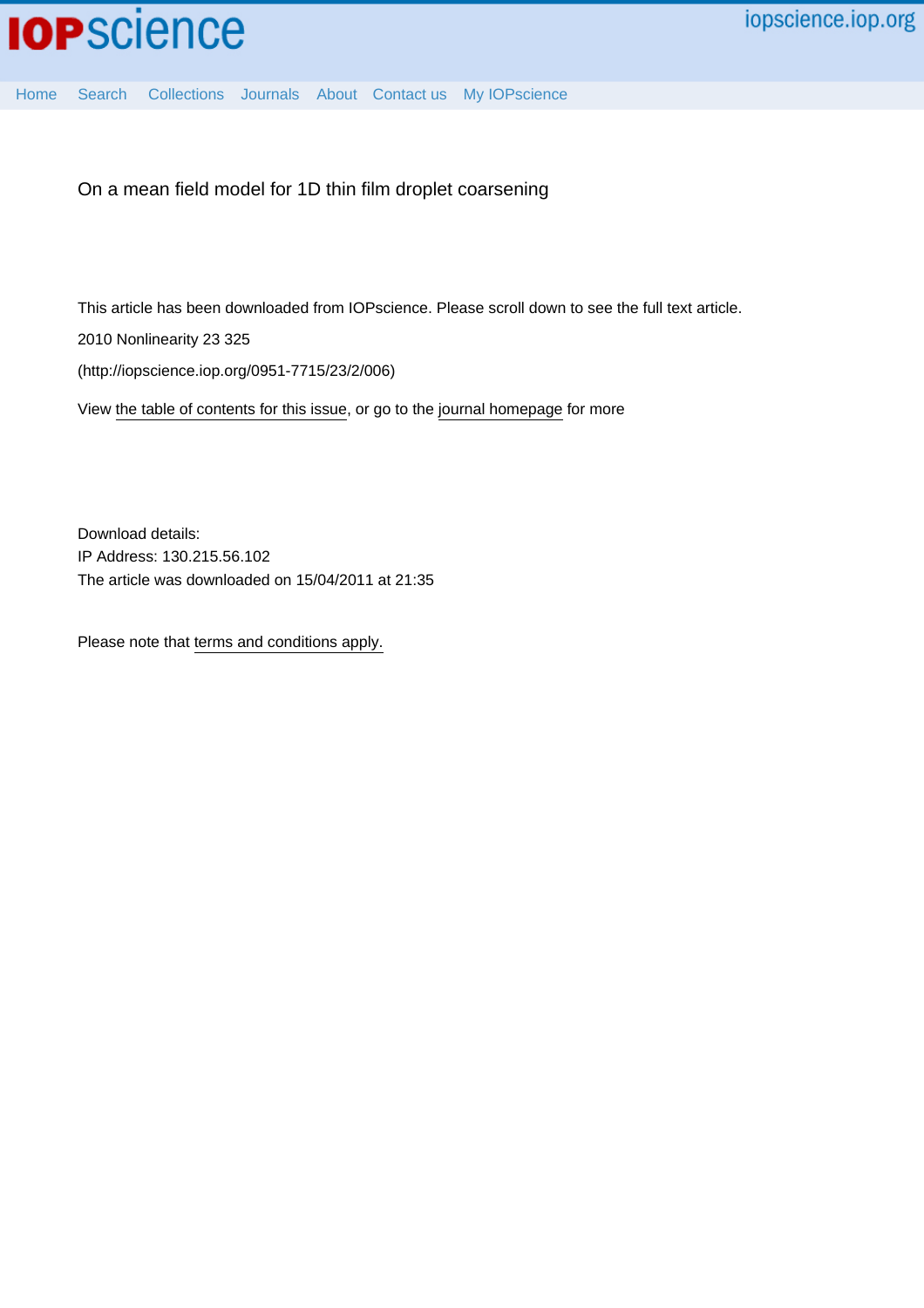<span id="page-1-0"></span>

# **On a mean field model for 1D thin film droplet coarsening**

#### **Shibin Dai**

Department of Mathematical Sciences, Worcester Polytechnic Institute, Worcester, MA 01609, USA

E-mail: [sdai@wpi.edu](mailto: sdai@wpi.edu)

Received 18 June 2009, in final form 19 November 2009 Published 11 January 2010 Online at [stacks.iop.org/Non/23/325](http://stacks.iop.org/no/23/325)

Recommended by A L Bertozzi

## **Abstract**

A thin liquid film coating a solid substrate is unstable and the late stage morphology is essentially quasiequilibrium droplets connected by an ultra thin film. Droplets exchange mass and coarsening occurs—the total number of droplets  $N(t)$  decreases while the average size of droplets increases. It is predicted that *N*(*t*) obeys a power law  $N(t) \sim ct^{-2/5}$  in the 1D case. We study a mean field model proposed by Gratton and Witelski for the one-dimensional thin film coarsening and prove a universal one-sided bound on  $N(t)$  that partially justifies the power law. A corresponding bound on the average drop size is also obtained. Then we study the relation of this model and the mean field model for Ostwald ripening and show that they are equivalent after a nonlinear rescaling of time. Finally we present some further estimates on the coarsening rates for the Ostwald ripening.

Mathematics Subject Classification: 35B40, 76A20, 35K25, 35K55, 35Q80

#### **1. Introduction**

The dewetting instabilities of a thin liquid film coating a solid substrate cause rupture and complicated morphological changes in the early stage and ultimately the formation of complex nonlinear patterns in the late stage. The patterns are essentially fluid droplets connected by an ultra thin residual film. The evolution of the droplets exhibits a coarsening phenomenon where we observe the decrease in the total number of droplets and an increase in the average droplet size and the average distance between droplets.

Mathematically, the thin film dynamics is described by the lubrication theory [\[18\]](#page-16-0). Denote by  $h = h(x, t)$  the height of the thin film. The evolution of h satisfies the following equation

$$
\partial_t h + \nabla \cdot (h^3 \nabla (\Delta h - U'(h))) = 0,\tag{1.1}
$$

0951-7715/10/020325+16\$30.00 © 2010 IOP Publishing Ltd and London Mathematical Society Printed in the UK 325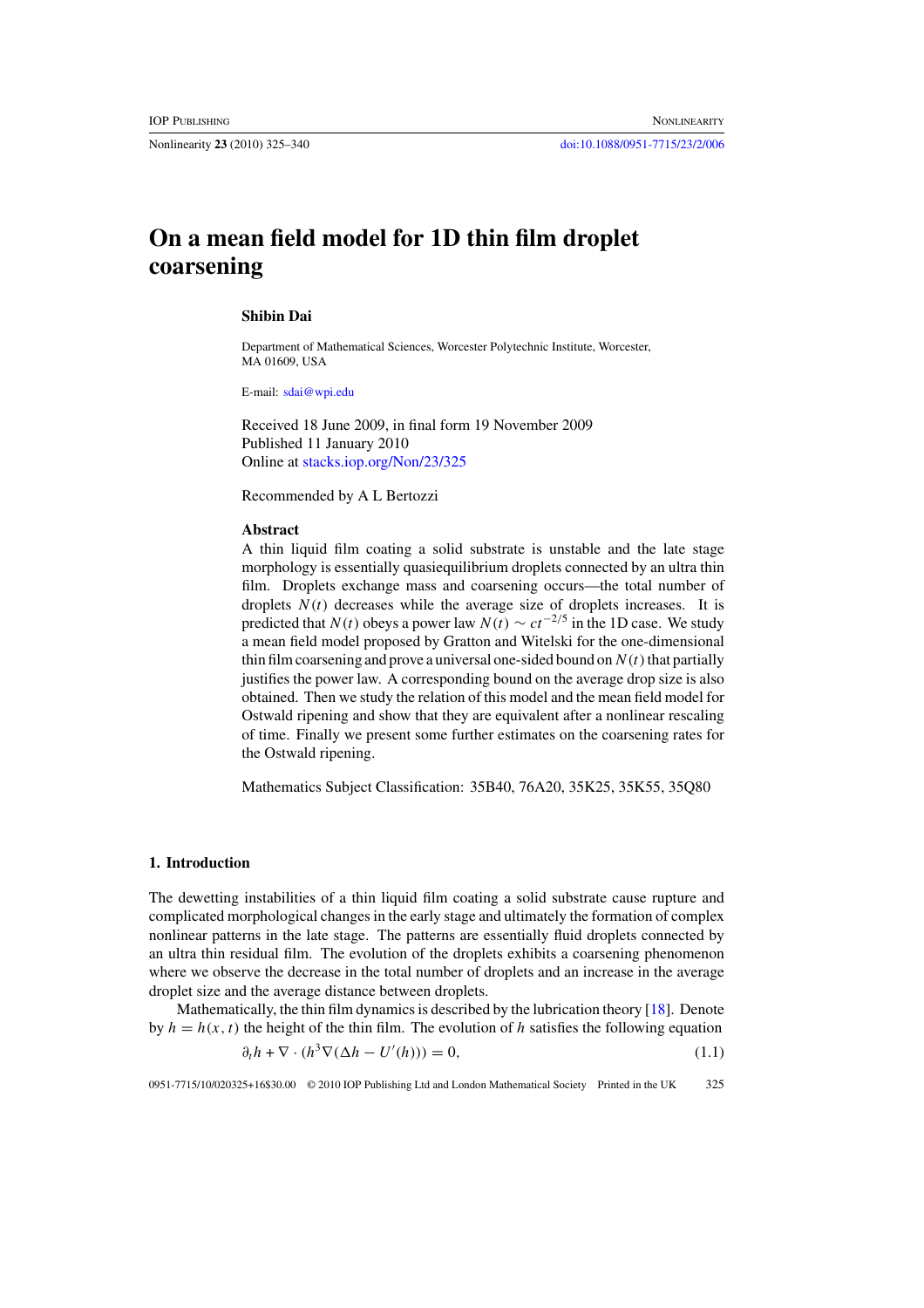where  $U(h)$  is an intermolecular potential that includes both attractive and repulsive effects and the balance produces a single minimum  $h_{\text{min}}$  for  $h$ , which corresponds to the globally stable ultra thin film. The only mathematically necessary properties of the potential *U* are

 $U(h)$  has a unique minimum  $h_{\min}$ ,  $U'(h)$  has a unique maximum,  $p_{\text{max}}$ , at the maximum droplet height  $h_{\text{max}}$ ,  $U'(h) = o(h^{-1})$  and  $U(h) \to 0$ , as  $h \to \infty$ ,

 $\lim_{h\to 0} U(h) = \infty$ .

See, e.g., [\[1\]](#page-16-0) for a discussion about a class of physically reasonable choices of *U*. Also note that the system dissipates the free energy

$$
E(t) := \int_{\Omega} \frac{1}{2} |\nabla h|^2 + U(h) \, \mathrm{d}x,\tag{1.2}
$$

where the first term of  $E$  is the surface energy and  $\Omega$  is the fixed domain of solid substrate covered by the thin film.

The steady-state solutions for the 1D version of  $(1.1)$  with appropriate boundary conditions are single fluid droplet with parabolic shapes [\[1\]](#page-16-0), see also [\[10\]](#page-16-0). In the late stage, the solution for  $(1.1)$  consists of quasistationary parabolic droplets and coarsening occurs under a long time scale, where we observe a decrease in the total number and an increase in the average size of droplets [\[10\]](#page-16-0).

There are two possible mechanisms for this coarsening. The first one is collapsing, where smaller ones shrink and collapse while bigger ones grow. The other is collision, where droplets move around and collide to form bigger ones. In both situations the total mass of droplets is conserved if we ignore the mass of the ultra thin film. These two distinct mechanisms in general coexist and the dynamics is studied in [\[9\]](#page-16-0) using asymptotic analysis methods.

For the 1D thin film coarsening dynamics, it is shown by heuristic arguments, and verified by numerical simulations, that under both mechanisms the number of droplets  $N(t)$  decreases following a temporal power law  $N(t) \sim ct^{-2/5}$ . As a consequence, the average distance between drops and the average mass of drops grow as a temporal power law *t* <sup>2</sup>*/*5. The average height and width of drops grow as *t* <sup>1</sup>*/*5. Also the energy decays as a temporal power law *t*<sup>−</sup>1*/*5.

It turns out that the rigorous analysis of the coarsening rates is challenging for the PDE model  $(1.1)$ , partially because of the nonlinear mobility  $h^3$ . No mathematically rigorous work is available, even for the 1D case.

In this paper, we study a mean field model proposed by Gratton and Witelski [\[11\]](#page-16-0) for the 1D thin film coarsening dynamics. Our main result is to establish rigorous bounds on the number of droplets  $N(t)$  that partially justify the power law. Then we are able to obtain rigorous bounds on the average drop mass, on the average drop height and drop width and the critical mass.

The critical mass—which is generally different from the average mass—is a quantity that divides the drops into two groups: drops with mass bigger than the critical mass grow and those with mass smaller than the critical mass shrink and collapse. The critical mass defines a scale for the masses and will be shown to grow as  $t^{2/5}$ .

The mean field model deals with the quasistatic dynamics in the late stage of coarsening and only consider the collapse mechanism. This model is a simplification of the ordinary differential equation (ODE) systems for the motion of masses and centres of quasiequilibrium drops [\[10\]](#page-16-0), and is consistent with the 1D version of the thin film equation [\(1.1\)](#page-1-0). Details about the mean field model will be presented later in section [2.](#page-5-0) Here we give a brief description.

Assume that at time *t*, there are  $N(t)$  droplets that are near equilibrium on the 1D thin film of length  $\mathcal{L}$ . Also assume that the droplet width is much smaller than the distance between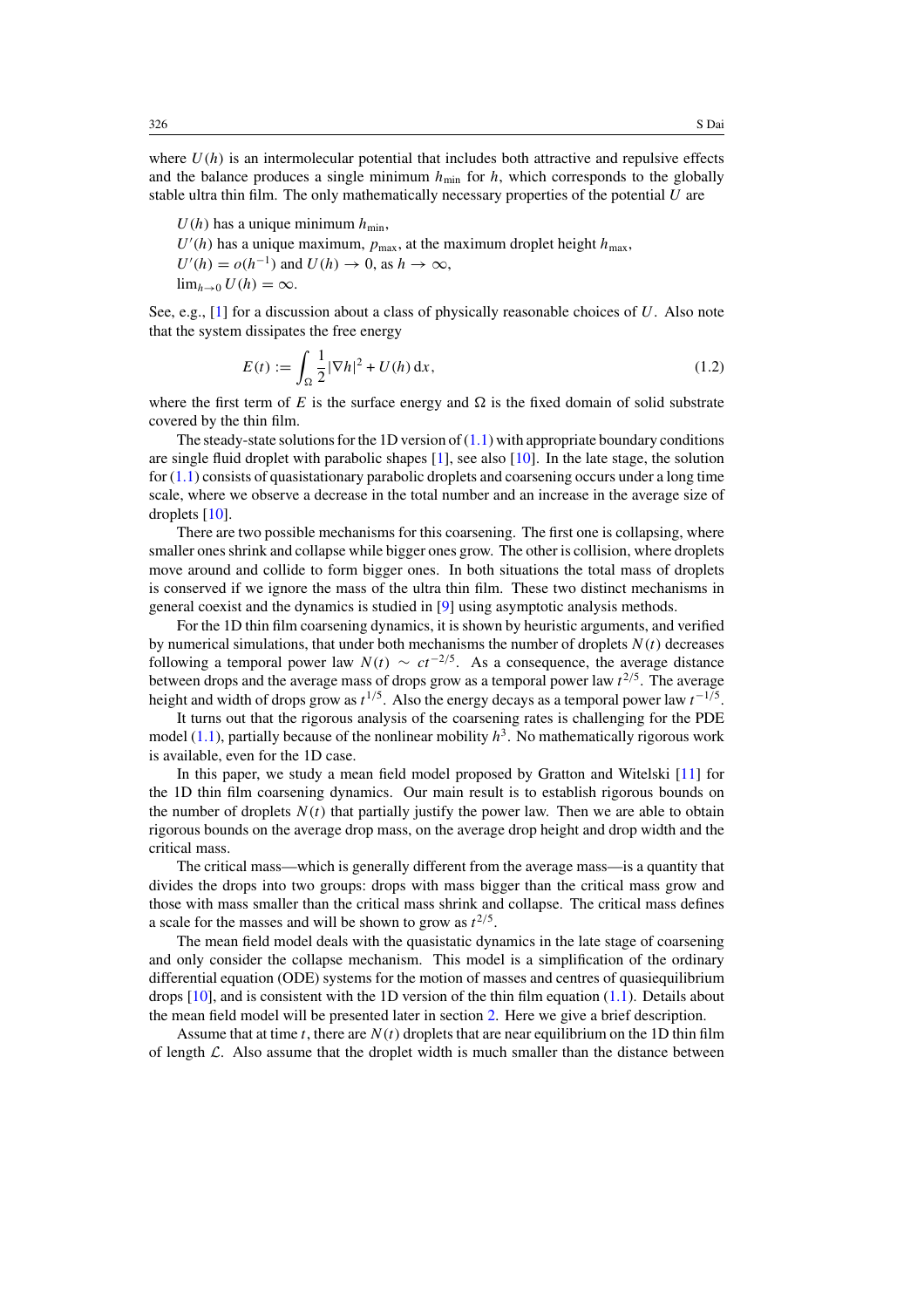<span id="page-3-0"></span>drops and the motion of their centres is slow. Let  $L_* := \mathcal{L}/N$  be the average distance between drops.

Let  $M_k$  be the mass of the  $k$ th droplet and the total mass is conserved:

$$
\mathcal{M} := \sum_{k=1}^{N} M_k = \text{const.} \tag{1.3}
$$

The pressure of each droplet is  $P_k \sim M_k^{-1/2}$ . Then the change in mass  $M_k$  is determined by the pressure gradient from its neighbours  $M_{k-1}$  and  $M_{k+1}$ . Assume that the average neighbour pressures can be approximated by an effective mean field pressure  $P_* = M_*^{-1/2}$ , which is independent of  $k$ , and that the distance between drops can be approximated by the average distance  $L_{*}$ . The pressure gradient can now be approximated by  $2(P_{*} - P_{k})/L_{*}$ , here we have a factor 2 since each drop has two neighbours. So we have an ODE system coupled through the mean field pressure  $P_* = M_*^{-1/2}$ ,

$$
\frac{dM_k}{dt} = \frac{2}{L_*} (M_*^{-1/2} - M_k^{-1/2}) \qquad \text{for all } k. \tag{1.4}
$$

Note that the effective mean field pressure  $M_*^{-1/2}$  is independent of *k* (but varies with *t*) and is mathematically determined by the conservation of total mass (1.3),

$$
M_*^{-1/2} = \frac{1}{N} \sum_{k=1}^{N} M_k^{-1/2},\tag{1.5}
$$

or equivalently

$$
M_{*} = N^{2} \left( \sum_{k=1}^{N} M_{k}^{-1/2} \right)^{-2}.
$$
 (1.6)

*M*<sup>∗</sup> is the critical mass—according to (1.4), drops with mass bigger than *M*<sup>∗</sup> grow and those with mass smaller than *M*<sup>∗</sup> shrink and collapse. This system (1.4) applies until when isolated singularities (collapse events) occur when some droplet has  $M_k \to 0$  in finite time. Then the system is restarted with the remaining drops after relabelling.

Note that since M and L are both conserved, the ratio  $\rho = M/L$  is a fixed parameter. In addition, because  $M$  is the total area of droplets,  $\rho$  is the average height of the thin film. Replacing L by  $M/\rho$ , (1.4) becomes an equation involving the average mass  $M/N$ ,

$$
\frac{dM_k}{dt} = \frac{2\rho N(t)}{\mathcal{M}} (M_*^{-1/2} - M_k^{-1/2}).
$$
\n(1.7)

The dynamics of the mean field model is still complex due to the arbitrary distribution of drop sizes. On the other hand, even though it is much simpler than the nonlinear equation  $(1.1)$ , it captures many of the key features of the dynamics and has several advantages. First, the mean field model deals with the late stage quasistatic dynamics derived from [\(1.1\)](#page-1-0) with nonlinear mobility  $h<sup>3</sup>$ . Second, it singles out the collapse mechanism and avoids the more complicated collision mechanism. Third, it gives a concrete definition of the critical mass—we do not know if there is a counterpart in the nonlinear equation setting  $(1.1)$ . Another feature is that it makes it possible to get direct estimates on the drop numbers and hence average distance between drops and average mass of drops—there is no easy way to count the drop number in the nonlinear equation setting, so far as we know.

Since the number of drops  $N(t)$  is monotone decreasing ('staircasing')—it remains constant and then jumps to a lower plateau only when collapse events happen, it is immediate that the power law  $N \sim ct^{-2/5}$  has to be considered in an average sense.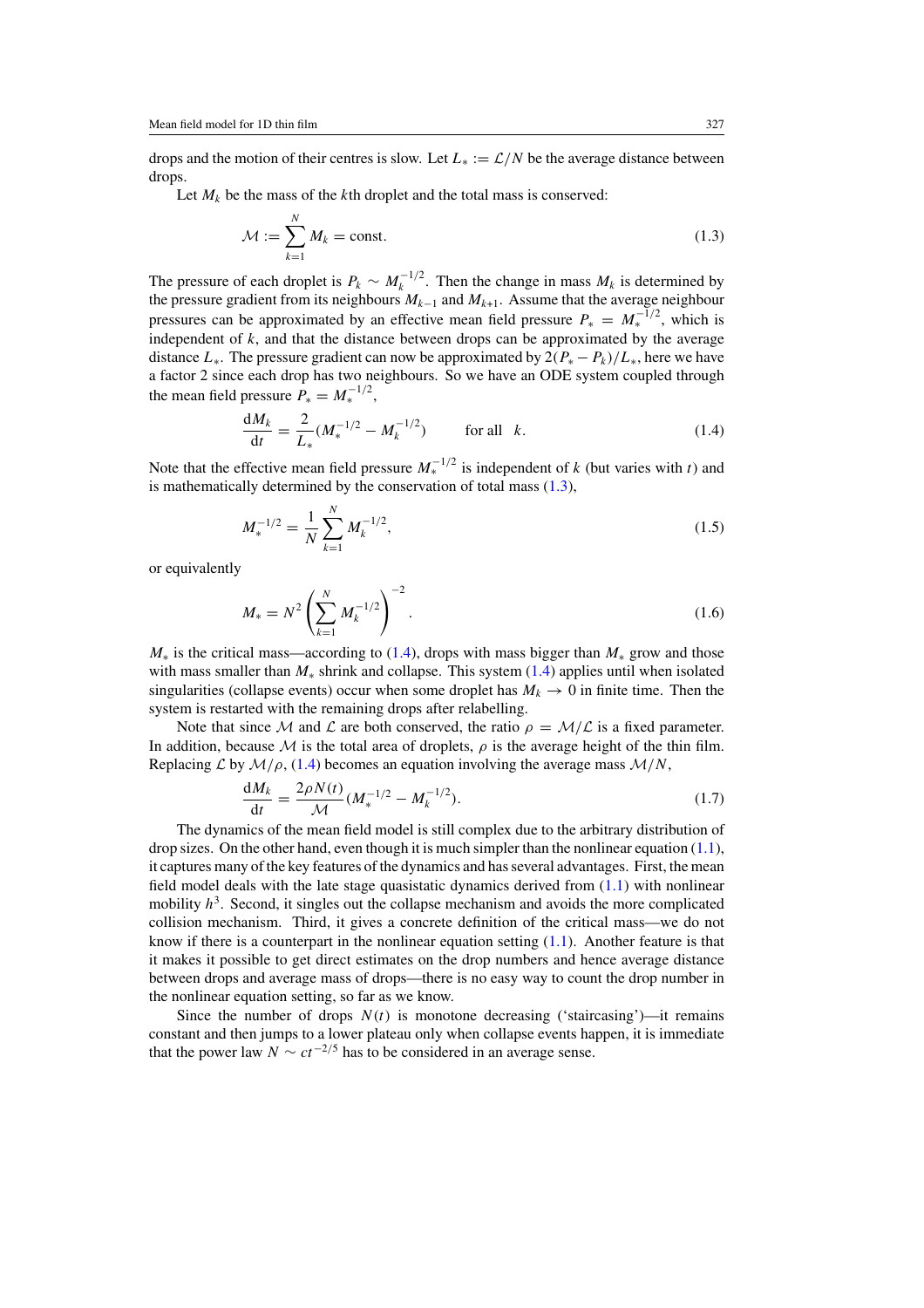<span id="page-4-0"></span>It is possible for  $N(t)$  to decrease slower than the power law—for example, there are nontrivial unstable equilibrium states, and the system will approach the ultimate steady state and settle down. We know of no heuristic reason to prevent  $N(t)$  from decreasing faster than the power law, even in the average sense. However, we will prove that faster decrease rate is impossible—again, in the average sense.

In [\[12\]](#page-16-0), Kohn and Otto introduced a method to study the lower bound of the energy for Cahn–Hilliard equations. Their results are power-law bounds for energy decay rates in a timeaveraged sense. This method has been applied to treat many other models [\[2–8,](#page-16-0) [13,](#page-16-0) [14,](#page-16-0) [19\]](#page-16-0). Specifically, in [\[19\]](#page-16-0) Otto *et al* study an equation similar to [\(1.1\)](#page-1-0) but with a linear mobility

$$
\partial_t h + \nabla \cdot (h \nabla (\Delta h - U'(h))) = 0. \tag{1.8}
$$

The linear mobility allows them to rewrite the equation into a gradient flow with respect to the Wasserstein distance and apply the Kohn–Otto method to get an estimate on the energy decay rate, which in the 1D case obeys the same temporal power law for the equation with nonlinear mobility  $(1.1)$ .

Our model [\(1.4\)](#page-3-0) also dissipates a free energy  $E(t)$  which is defined as

$$
E(t) = \frac{\sum_{k=1}^{N} M_k^{1/2}}{\mathcal{M}}.
$$
\n(1.9)

However, the Kohn–Otto framework cannot be immediately applied to our model due to the fact that our model explicitly depends on the average mass of drops. Nevertheless, by considering an additional relation between the free energy and the average mass, it turns out that, rather than a bound on the energy, we are able to obtain a lower bound for the number of droplets *N (t)*.

Our first result is a one-sided time-averaged estimate on  $N(t)$  which remains valid independent of initial conditions. It can also be interpreted as an estimate on the growth rate of the average mass of drops. The validity time *T* depends on the initial value of a dual quantity  $S(t)$  defined by

$$
S(t) = \frac{\sum_{k=1}^{N} M_k^{3/2}}{\mathcal{M}},
$$
\n(1.10)

which scales as the square root of average mass.

**Theorem 1.1.** *There exist positive constants*  $C_1$  *and*  $C_2$  *independent of all system parameters such that for any solution*  ${M_k}$  *of the mean field model* [\(1.4\)](#page-3-0), we have

$$
\int_0^T \left(\frac{N(t)}{\mathcal{M}}\right)^2 dt \geqslant C_1 \int_0^T (\rho t)^{-4/5} dt \qquad \text{if} \quad \rho T \geqslant C_2 S(0)^5. \tag{1.11}
$$

About the width and height of drops, it can be shown that they both are proportional to the square root of the drop mass. The estimate for the average width and height is  $\sum_{k=1}^{N} M_k^{1/2} / N \le ct^{1/5}$ . The estimate for the critical mass is  $M_* \le ct^{2/5}$ . Both estimates are in average sense.

**Corollary 1.2.** Let  $C_1$  and  $C_2$  be the same constants as in theorem 1.1. Then for any solution  ${M_k}$  *of the mean field model* [\(1.4\)](#page-3-0), we have

$$
\int_0^T \left( \frac{\sum_{k=1}^N M_k^{1/2}}{N(t)} \right)^{-4} dt \geqslant C_1 \int_0^T (\rho t)^{-4/5} dt,
$$
\n(1.12)

$$
\int_0^T M_*(t)^{-2} dt \geqslant C_1 \int_0^T (\rho t)^{-4/5} dt \tag{1.13}
$$

*if*  $\rho T \geqslant C_2 S(0)^5$ .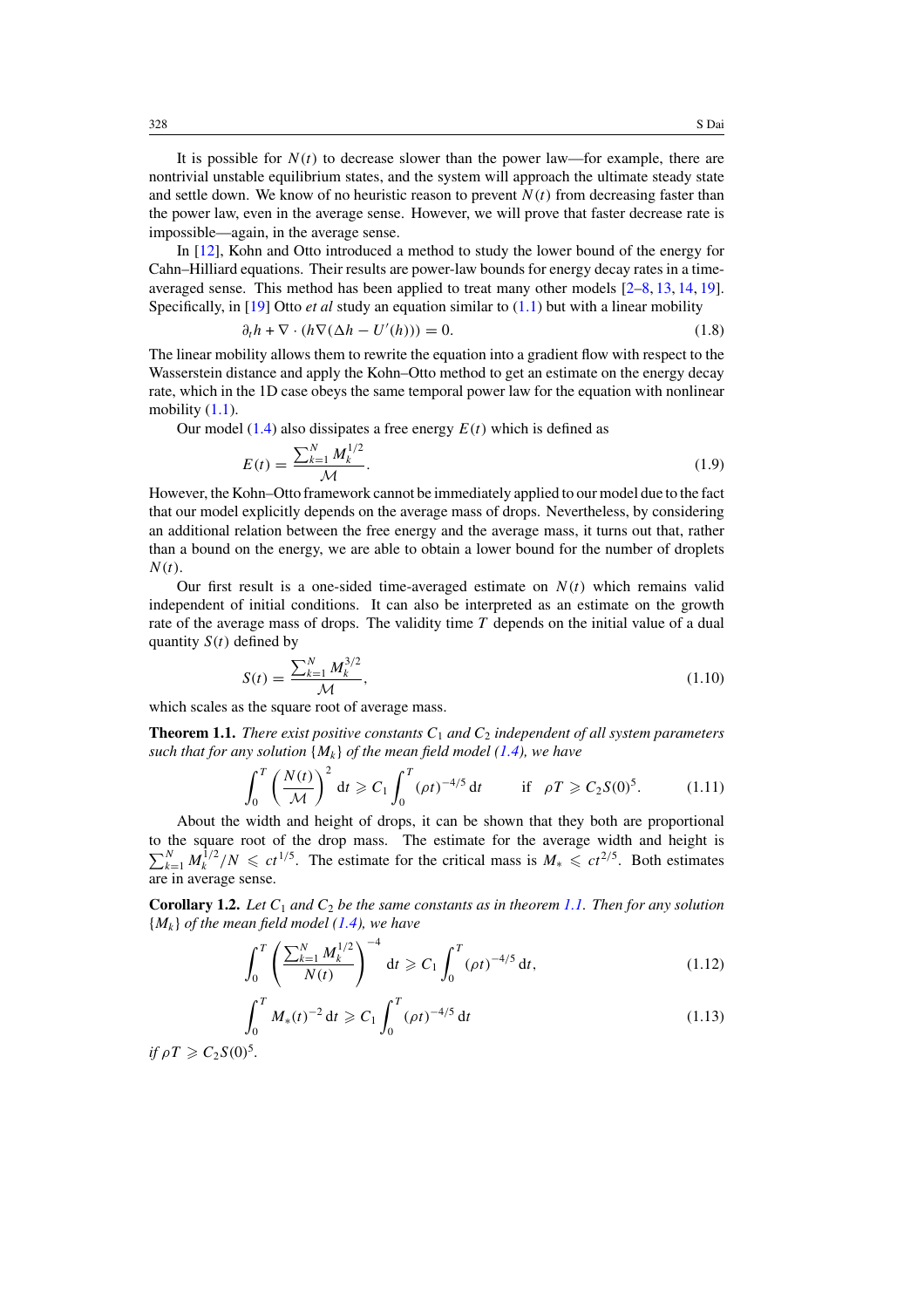<span id="page-5-0"></span>Our second result is, after a nonlinear rescaling of time, this model is equivalent to the classical Lifshitz–Slyozov–Wagner (LSW) mean field model for 2D Ostwald ripening.

Note that Ostwald ripening is the coarsening dynamics for the late stage of binary phase transition or phase separation in a dilute two-phase mixture, where drops of one phase dispersed in an environment of the other phase. The LSW mean field model for Ostwald ripening [\[15,](#page-16-0) [21\]](#page-16-0) describes the evolution of the drop sizes and predicts a power-law growth of average drop size. We will describe the model in section [4.](#page-11-0) The energy decay rates for the LSW models for Ostwald ripening are studied in [\[4\]](#page-16-0).

The structure of the paper is as follows. In section 2, we will sketch the derivation of the Gratton–Witelski mean field model and give heuristic arguments about why we expect the power law  $N \sim ct^{-2/5}$ . In section [3](#page-8-0) we establish the necessary lemmas and prove our theorem [1.1](#page-4-0) and corollary [1.2.](#page-4-0)

In section [4,](#page-11-0) we discuss the relation of the Gratton–Witelski mean field model and the mean field model for 2D Ostwald ripening.

In section [5,](#page-13-0) we will give some further estimates on the coarsening rates for mean field models for the Ostwald ripening, in any space dimensions. These are inspired by the study of the mean field model for thin film coarsening. The results include estimates on the average drop size, critical drop size, etc.

#### **2. The Gratton–Witelski mean field model**

#### *2.1. Derivation of the mean field model*

We briefly sketch the derivation of the mean field model. Interested readers are encouraged to read  $[11]$  for the detailed discussion and also  $[9, 10]$  $[9, 10]$  $[9, 10]$  for the profiles of steady-state solutions.

We first consider the shape of steady-state solutions for the 1D thin film equation

$$
\partial_t h + \partial_x (h^3 \partial_x (\partial_{xx} h - U'(h))) = 0. \tag{2.1}
$$

The hydrodynamic pressure is given by

$$
p := U'(h) - \partial_{xx}h \tag{2.2}
$$

and the equilibrium solutions must have constant pressure  $\bar{p}$ , i.e.

$$
U'(h) - \partial_{xx} h \equiv \bar{p}.
$$
\n(2.3)

In the 'core region' of a droplet where  $h$  is much bigger than the ultra thin film,  $U'(h)$  is very small compared with the other two terms and hence the height has a parabolic profile,  $h \sim -(\bar{p}/2)(x^2 - \bar{w}^2)$  for  $|x| < \bar{w}$ , where  $\bar{w}$  is the width of the droplet. The core region is connected to the surrounding ultra thin film and the width  $\bar{w}$  is determined by the contact angle. It is described in [\[10\]](#page-16-0) that the contact angle is determined by the intermolecular potential through a constant  $A = A(U)$ , which is the slope of the contact line and is independent of the droplet pressure  $\bar{p}$ . So *A* ∼ − $\bar{h}'(\bar{w})$  and  $\bar{w} \sim \bar{A}/\bar{p}$ . Now the mass, or area, of the droplet can be approximated by the integral

$$
\bar{m} = \int_{-\bar{w}}^{\bar{w}} \bar{h}(x) dx \sim \frac{2A^3}{3\bar{p}^2}.
$$
 (2.4)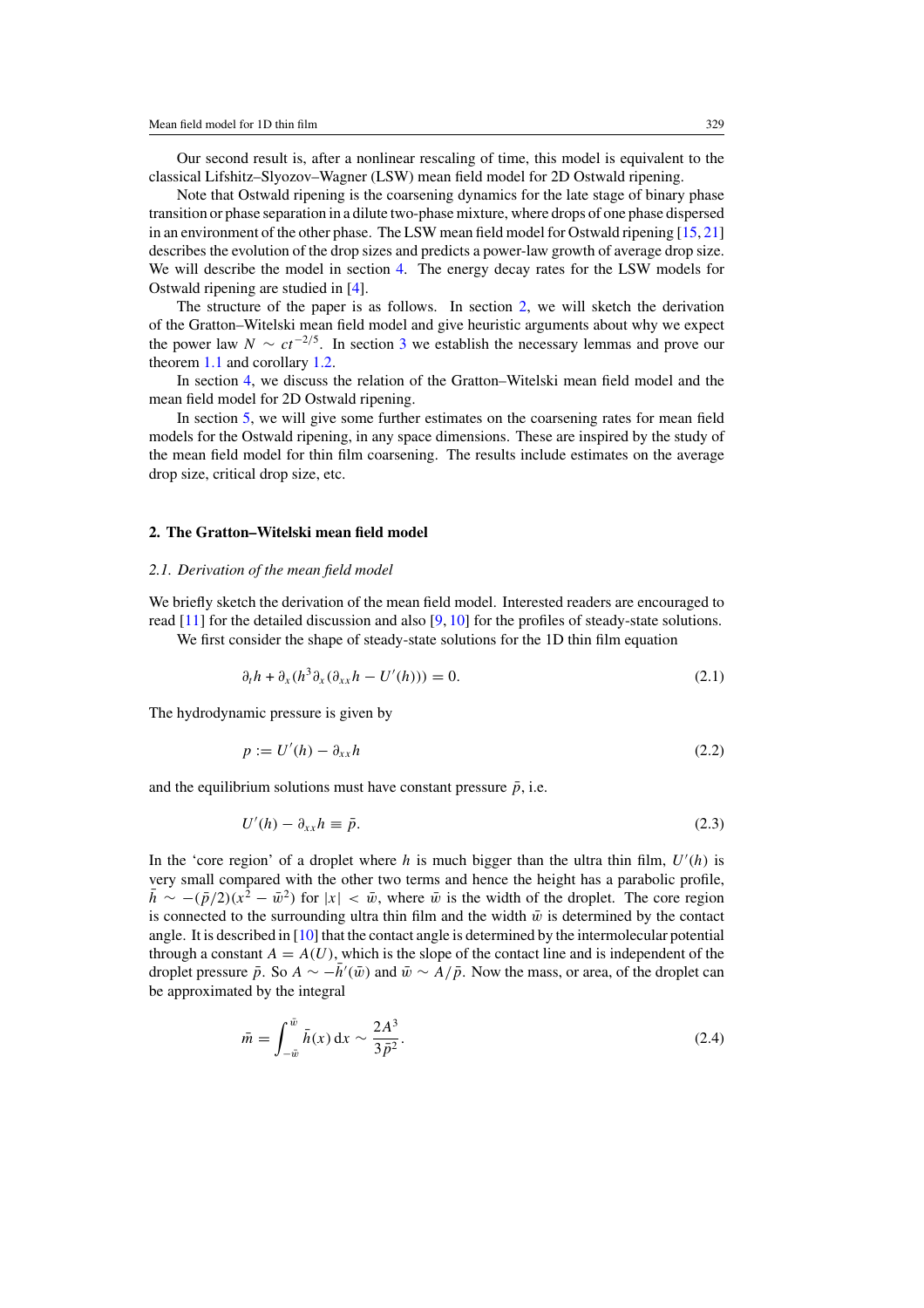As a consequence of  $(2.4)$ , the mass  $\bar{m}$  completely characterizes the profile of a steady-state droplet and the pressure  $\bar{p} \sim \sqrt{2A^3/3}\bar{m}^{-1/2}$ . And the drop width and height are

$$
\bar{w} \sim \frac{A}{\bar{p}} \sim \sqrt{\frac{3}{2A}} \bar{m}^{1/2},\tag{2.5}
$$

$$
\bar{h}_{\text{max}} \sim \frac{1}{2} \bar{p} \bar{w}^2 \sim \sqrt{\frac{3A}{8}} \bar{m}^{1/2}.
$$
 (2.6)

In terms of energy, the droplet energy is now essentially determined by surface tension and hence

$$
E \sim \frac{1}{2} \int_{-\bar{w}}^{\bar{w}} |\bar{h}'(x)|^2 dx \sim \frac{1}{2} \left(\frac{2A^3}{3}\bar{m}\right)^{1/2}.
$$
 (2.7)

Now we consider the dynamics of quasistatic drops in the late stage of coarsening. In [\[10\]](#page-16-0), by studying equation [\(2.1\)](#page-5-0), the asymptotic dynamics for quasistatic drops is described by ODEs for their pressures and positions. The ODE system for pressures can be translated into an ODE system for masses by relation [\(2.4\)](#page-5-0). Let  $M_{k-1}$ ,  $M_k$ ,  $M_{k+1}$  be masses of neighbour drops and  $L_k$ ,  $L_{k+1}$  be the distances from drops  $k-1$  to  $k$  and from  $k$  to  $k+1$ , respectively. Under a linear rescaling of time, the system reads

$$
\frac{dM_k}{dt} = \frac{M_{k+1}^{-1/2} - M_k^{-1/2}}{L_{k+1}} - \frac{M_k^{-1/2} - M_{k-1}^{-1/2}}{L_k}.
$$
\n(2.8)

Equation (2.8) can also be interpreted as that the change in mass of each droplet is determined by the pressure gradients of neighbour droplets. Since we assume the widths of droplets are much smaller than the distances between droplets, the pressure gradient from drops  $k + 1$  to  $k$  is

$$
\frac{P_{k+1} - P_k}{L_{k+1}} \sim \sqrt{\frac{2A^3}{3}} \frac{M_{k+1}^{-1/2} - M_k^{-1/2}}{L_{k+1}}.
$$
\n(2.9)

Assuming constant mobility, the change in  $M_k$  is then (2.8). Note that the constant mobility assumption is in fact not a coincidence—as was mentioned above  $[10]$ , it is a result of  $(2.1)$ .

Since drops are far away from each other, we can assume  $L_{k+1} \sim L_k \sim L_* = \mathcal{L}/N$ . Also if we assume that the average neighbour pressure  $(M_{k+1}^{-1/2} + M_{k-1}^{-1/2})/2$  can be replaced by a global mean field pressure  $M_*^{-1/2}$ , then (2.8) can be rewritten as

$$
\frac{dM_k}{dt} = \frac{2}{L_*} (M_*^{-1/2} - M_k^{-1/2}).
$$
\n(2.10)

This is the Gratton–Witelski discrete mean field model. Here  $L_* = \mathcal{L}/N$  is the average distance between droplets, and  $M_*^{-1/2}$  is the mean field pressure, and is mathematically determined by the conservation of total mass [\(1.6\)](#page-3-0).

Assuming further that the coarsening parameter (for details see  $[9, 11]$  $[9, 11]$  $[9, 11]$ ) is small, the motion of droplet centres is small so that collision will not happen, or droplets are effectively fixed in space. Then  $(2.10)$  gives a complete simplified description of the coarsening dynamics. Isolated singularities (collapse events) occur when some droplet has  $M_k \to 0$  in finite time.

The number *N (t)* of droplets and the average distance *L*∗*(t)* are piecewise constant—they change only when droplets collapse, which results in a decrease in  $N(t)$  and increase in  $L_{*}$ .

Passing to the limit of a continuum distribution of drop masses  $\phi(m, t)$ , the total number and total mass of drops are

$$
N(t) = \int_0^\infty \phi(m, t) \, dm, \qquad \mathcal{M} = \int_0^\infty m \phi(m, t) \, dm. \tag{2.11}
$$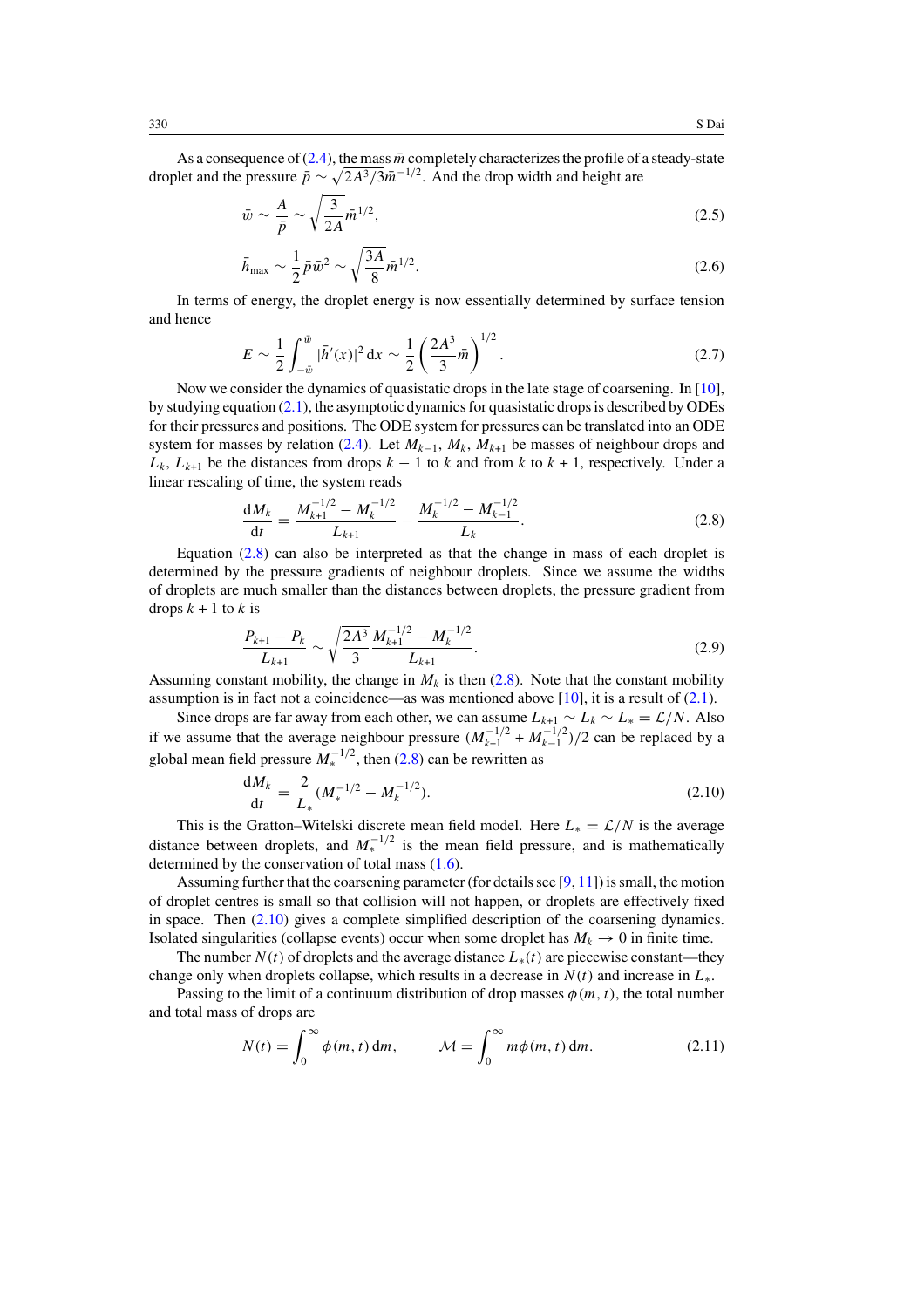<span id="page-7-0"></span>Note  $N(t)$  is changing in time while the total mass  $M$  is conserved, i.e. we require the first moment of  $\phi$  to be conserved.

Gratton and Witelski then consider a corresponding LSW mean field model, which is a transport equation for *φ*.

$$
\frac{\partial \phi}{\partial t} + \frac{\partial}{\partial m}(u(m)\phi) = 0, \tag{2.12}
$$

where  $u(m)$  is the flux from the discrete mean field model

$$
u(m) = \frac{dm}{dt} = \frac{2}{L_*} (m_*^{-1/2} - m^{-1/2})
$$
\n(2.13)

and

$$
m_*^{-1/2} = \frac{1}{N} \int_0^\infty m^{-1/2} \phi(m, t) \, dm, \qquad L_* = \frac{\mathcal{L}}{N}.
$$
 (2.14)

Now the discrete collapse events are statistically averaged out and all*m*∗*, L*<sup>∗</sup> and *N* are evolving continuously in time.

From here the self-similar solutions are studied and the long time behaviour of  $N(t)$  is shown by heuristic arguments and verified by numerical simulations to be  $O(t^{-2/5})$ , which is consistent with the expected thin film coarsening dynamics.

## 2.2. Heuristics of the power law  $N \sim ct^{-2/5}$

Now we give a heuristic argument for the Gratton–Witelski mean field model [\(1.4\)](#page-3-0) for 1D thin film coarsening to show why the droplet number  $N(t)$  follows a temporal power law *N*(*t*) ∼ *ct*<sup> $-2/5$ </sup>.

Recall that the mean field model is

$$
\frac{dM_k}{dt} = \frac{2\rho N(t)}{\mathcal{M}} (M_*^{-1/2} - M_k^{-1/2}).
$$
\n(2.15)

We consider the scaling of this model. Choose  $\hat{m}$  and  $\hat{t}$  as typical mass and time scales. Then  $M_k = \hat{m}\tilde{M}_k$ ,  $t = \hat{t}\tilde{t}$ ,  $\tilde{M} = \hat{m}\tilde{M}$  and (2.15) becomes

$$
\frac{\hat{m}^{5/2}}{\rho \hat{t}} \frac{\mathrm{d}\tilde{M}_k}{\mathrm{d}\tilde{t}} = \frac{2N(t)}{\tilde{\mathcal{M}}} (\tilde{M}_*^{-1/2} - \tilde{M}_k^{-1/2}),\tag{2.16}
$$

This scaling indicates that  $\hat{m}^{5/2}/\rho\hat{t}$  is a dimensionless constant. In other words, we expect a relation  $\hat{m}^{5/2} \sim c_1 \rho \hat{t}$ . If we take the average mass  $M/N(t)$  as the typical mass, then we expect

$$
\left(\frac{\mathcal{M}}{N(t)}\right)^{5/2} \sim c_1 \rho t,\tag{2.17}
$$

or

$$
\frac{N(t)}{\mathcal{M}} \sim c_1^{-2/5} (\rho t)^{-2/5}.
$$
\n(2.18)

As is discussed in section [1,](#page-1-0) we can only expect universal lower bounds on the drop number  $N(t)$ , and only in an average sense.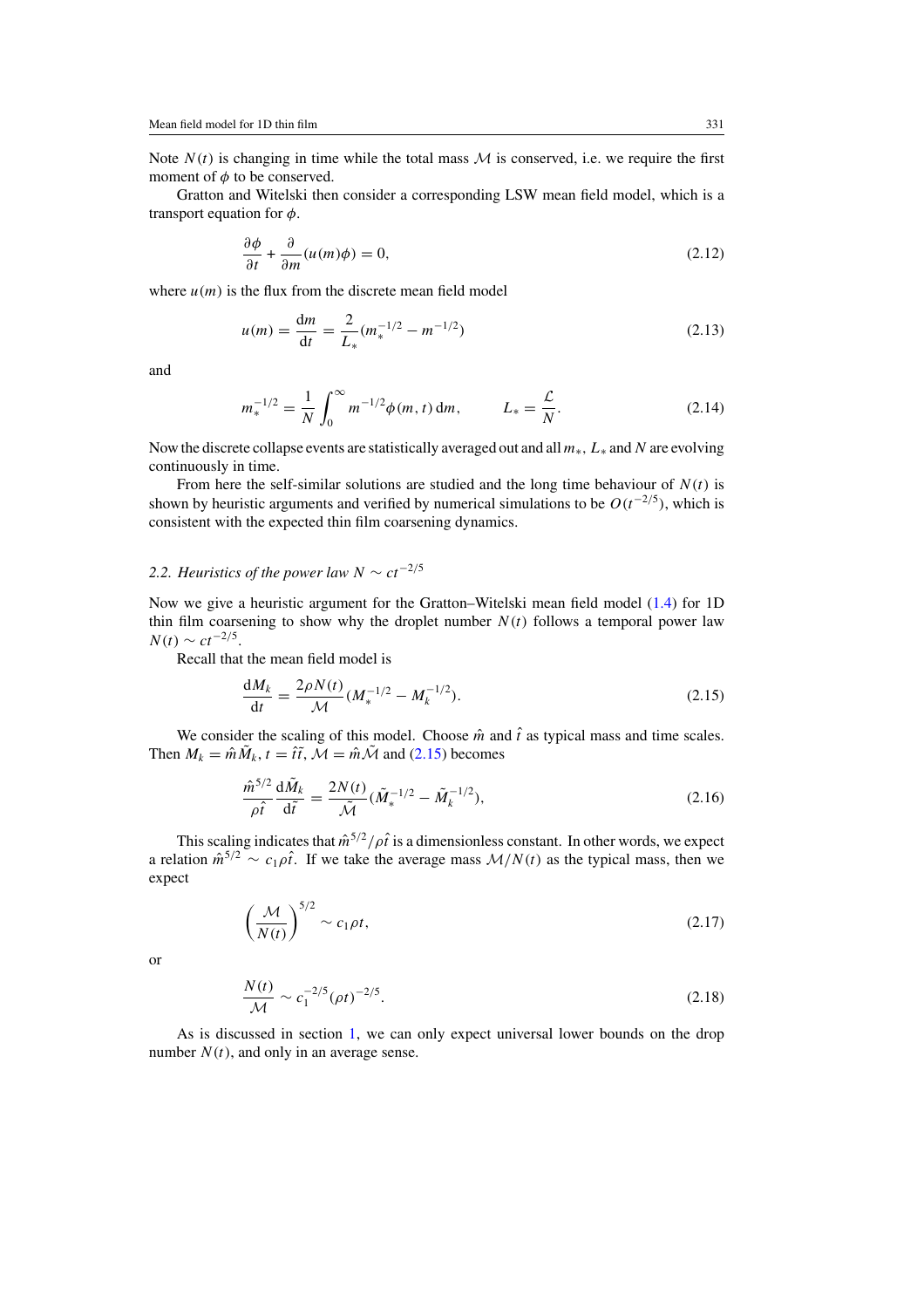## <span id="page-8-0"></span>**3. Estimate on the coarsening rates**

Recall that

$$
\frac{dM_k}{dt} = \frac{2\rho N(t)}{\mathcal{M}} (M_*^{-1/2} - M_k^{-1/2}),
$$
\n(3.1)

where M is the total mass (or area) of the droplets and *M*<sup>∗</sup> is the critical mass determined by the conservation of  $M$ , see [\(1.6\)](#page-3-0).

We mention that the critical mass  $M_*$  is not the average mass. There is a simple relation between them.

**Lemma 3.1.** *(Critical mass is smaller than the average mass)*

$$
M_* \leqslant \frac{\mathcal{M}}{N}.\tag{3.2}
$$

**Proof.** By the Cauchy–Schwarz inequality,

$$
N^{2} \leqslant \left(\sum_{k=1}^{N} M_{k}^{-1/2}\right) \left(\sum_{k=1}^{N} M_{k}^{1/2}\right) \leqslant \left(\sum_{k=1}^{N} M_{k}^{-1/2}\right) \left(N \sum_{k=1}^{N} M_{k}\right)^{1/2}
$$
\n
$$
= \left(\sum_{k=1}^{N} M_{k}^{-1/2}\right) (N \mathcal{M})^{1/2}.
$$
\n(3.3)

Hence by  $(1.6)$ ,

$$
M_{*}^{1/2} = \frac{N}{\sum_{k=1}^{N} M_{k}^{-1/2}} \leqslant \left(\frac{\mathcal{M}}{N}\right)^{1/2}.
$$
\n(3.4)

 $\Box$ 

The relation of the average drop width/height and the average mass is the following lemma.

**Lemma 3.2.** *For any positive sequence*  $\{M_k : k = 1, ..., N\}$ *, if*  $\mathcal{M} = \sum_{k=1}^N M_k$ *, then we have*

$$
\frac{\sum_{k=1}^{N} M_k^{1/2}}{N} \leqslant \left(\frac{\mathcal{M}}{N}\right)^{1/2}.\tag{3.5}
$$

The proof is again a simple application of the Cauchy–Schwarz inequality and we omit the detail.

**Remark.** Estimates [\(1.12\)](#page-4-0) and [\(1.13\)](#page-4-0) in corollary [1.2](#page-4-0) are immediate consequences of lemmas 3.2 and 3.1, respectively, if theorem [1.1](#page-4-0) is true. The rest of this section will be devoted to the proof of theorem [1.1,](#page-4-0) by considering the energy dissipation properties of the mean field model  $(3.1)$ .

Similar to the full nonlinear thin film equation, the mean field model dissipates the free energy, which is now determined by the surface tension and whose average (with respect to total mass) is defined as

$$
E(t) := \frac{\sum_{k=1}^{N} M_k^{1/2}}{\mathcal{M}}.\tag{3.6}
$$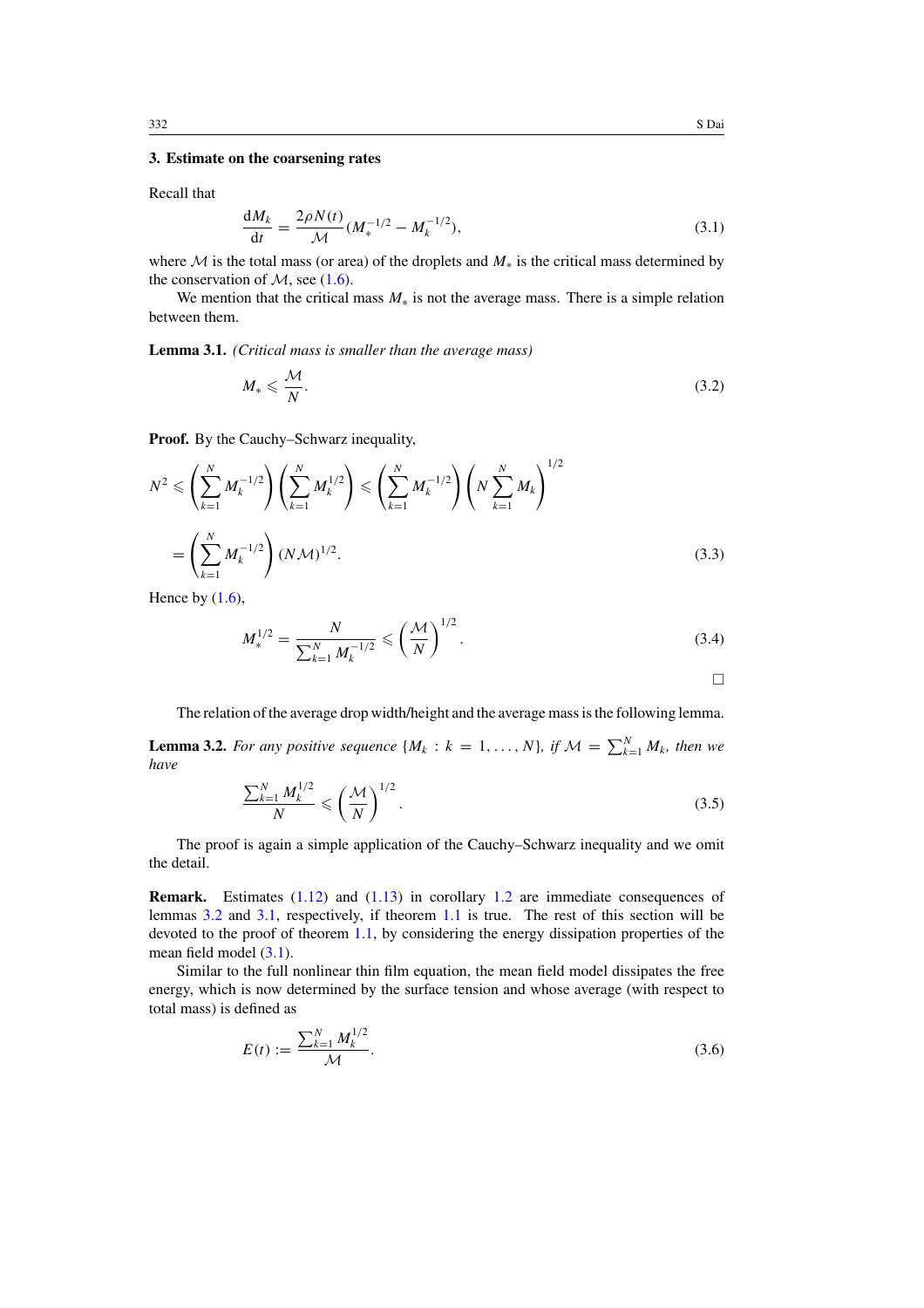<span id="page-9-0"></span> $E(t)$  is decreasing in time since

$$
\frac{dE}{dt} = \frac{1}{2\mathcal{M}} \sum_{k=1}^{N} M_k^{-1/2} \frac{dM_k}{dt} = \frac{1}{2\mathcal{M}} \sum_{k=1}^{N} (M_k^{-1/2} - M_*^{-1/2}) \frac{dM_k}{dt}
$$
(3.7)  
=  $-\frac{1}{4\rho N} \sum_{k=1}^{N} \left(\frac{dM_k}{dt}\right)^2 \le 0.$ 

In (3.7) we used the fact that  $M_*$  is a constant and  $\sum_{k=1}^{N} dM_k/dt = 0$ . The relation between  $E(t)$  and the average mass  $\mathcal{M}/N$  is given as follows.

**Lemma 3.3.** *For all t >* 0 *we have*

$$
E(t) \leqslant \left(\frac{N(t)}{\mathcal{M}}\right)^{1/2}.\tag{3.8}
$$

**Proof.** By Cauchy–Schwarz inequality,

$$
E(t) = \frac{\sum_{k=1}^{N} M_k^{1/2}}{\mathcal{M}} \leq \frac{(N(t))^{1/2} \left(\sum_{k=1}^{N} M_k\right)^{1/2}}{\mathcal{M}} = \left(\frac{N(t)}{\mathcal{M}}\right)^{1/2}.
$$
 (3.9)

Equation (3.8) makes it possible to obtain estimates on the average mass by studying the energy decay rates. For our specific case, we need to generalize the Kohn–Otto framework [\[12\]](#page-16-0). Their framework involves an auxiliary dual quantity and we define ours as

$$
S(t) := \frac{\sum_{k=1}^{N} M_k^{3/2}}{\mathcal{M}}.\tag{3.10}
$$

Note that the definitions for *E* and *S* are in the same way as those in [\[4\]](#page-16-0) and they are both continuous and piecewise differentiable.

The dual property between  $E(t)$  and  $S(t)$  is exhibited in lemma 3.4 and the relation between their dissipation rates is in lemma 3.5.

**Lemma 3.4.** *(Interpolation inequality)*

$$
E(t)S(t) \geq 1 \qquad \text{for all } t. \tag{3.11}
$$

**Proof.** This is an application of the Cauchy–Schwarz inequality.

$$
\mathcal{M} = \sum_{k=1}^{N} M_k = \sum_{k=1}^{N} M_k^{1/4} M_k^{3/4} \leqslant \left( \sum_{k=1}^{N} M_k^{1/2} \sum_{k=1}^{N} M_k^{3/2} \right)^{1/2}.
$$
 (3.12)

So

$$
E(t)S(t) = \frac{\sum_{k=1}^{N} M_k^{1/2} \sum_{k=1}^{N} M_k^{3/2}}{\mathcal{M}^2} \ge 1.
$$
 (3.13)

 $\Box$ 

**Lemma 3.5.** *(Dissipation inequality) for all t when there is no droplet collapsing, we have*

$$
\left(\frac{\mathrm{d}S}{\mathrm{d}t}\right)^2 \leqslant \frac{9\rho N(t)}{\mathcal{M}} \left(-\frac{\mathrm{d}E}{\mathrm{d}t}\right). \tag{3.14}
$$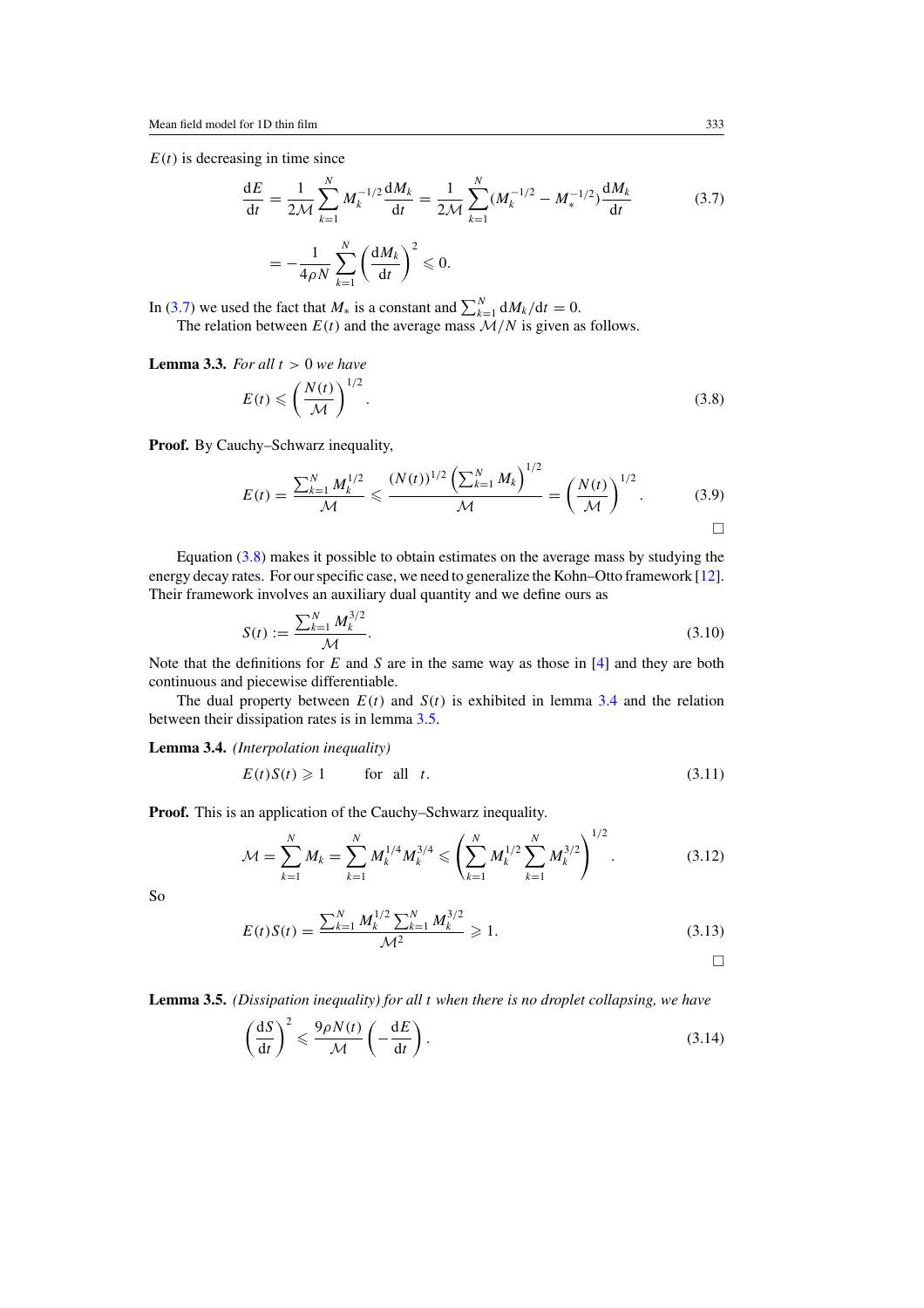## <span id="page-10-0"></span>**Proof.** A direct calculation gives

$$
\left|\frac{\mathrm{d}S}{\mathrm{d}t}\right| = \frac{3}{2\mathcal{M}} \left|\sum_{k=1}^{N} M_k^{1/2} \frac{\mathrm{d}M_k}{\mathrm{d}t}\right| \leq \frac{3}{2\mathcal{M}} \left(\sum_{k=1}^{N} M_k \sum_{k=1}^{N} \left(\frac{\mathrm{d}M_k}{\mathrm{d}t}\right)^2\right)^{1/2} = 3\left(-\frac{\rho N(t)}{\mathcal{M}} \frac{\mathrm{d}E}{\mathrm{d}t}\right)^{1/2}.
$$
\n(3.15)

Now we are ready to present an estimate for  $N(t)$  and  $E(t)$ .

**Theorem 3.6.** *There exist positive constants*  $C_1$  *and*  $C_2$  *independent of any system parameters such that*

$$
\int_0^T \frac{N(t)}{\mathcal{M}} E(t)^2 dt \geqslant C_1 \int_0^T (\rho t)^{-4/5} dt \quad \text{if} \quad \rho T \geqslant C_2 S(0)^5. \tag{3.16}
$$

**Proof.** The proof is based on the techniques developed in [\[4,](#page-16-0) [12\]](#page-16-0) and takes advantage of the additional relation  $(3.8)$  between  $E(t)$  and  $N(t)$ .

Since  $E(t)$  is a decreasing function of *t*, it is invertible and we can write *t* as a function of *E*. Then by [\(3.14\)](#page-9-0)

$$
\frac{9\rho N(t)}{\mathcal{M}} \left( -\frac{\mathrm{d}E}{\mathrm{d}t} \right) \geqslant \left( \frac{\mathrm{d}S}{\mathrm{d}t} \right)^2 = \left( \frac{\mathrm{d}S}{\mathrm{d}E} \frac{\mathrm{d}E}{\mathrm{d}t} \right)^2. \tag{3.17}
$$

So

$$
\frac{9\rho N(t)}{\mathcal{M}} \geqslant \left(\frac{\mathrm{d}S}{\mathrm{d}E}\right)^2 \left(-\frac{\mathrm{d}E}{\mathrm{d}t}\right). \tag{3.18}
$$

Multiplying the above equation by  $E(t)^2$  and integrating from 0 to *T*, we have

$$
9\rho \int_0^T \frac{N(t)}{\mathcal{M}} E(t)^2 dt \geqslant \int_{E_T}^{E_0} \left(\frac{dS}{dE}\right)^2 E^2 dE, \tag{3.19}
$$

here  $E_0 = E(0)$  and  $E_T = E(T)$ . Changing variable  $\omega = E^{-1}$ , we get

$$
9\rho \int_0^T \frac{N(t)}{\mathcal{M}} E(t)^2 dt \ge \int_{\omega_0}^{\omega_T} \left(\frac{dS}{d\omega}\right)^2 d\omega \ge \frac{(S_T - S_0)^2}{\omega_T - \omega_0}.
$$
 (3.20)

Here  $S_T = S(T)$ ,  $S_0 = S(0)$  and  $\omega_T = E_T^{-1}$ ,  $\omega_0 = E_0^{-1}$ . (a) If  $S_T \ge 2S_0$ , then

$$
9\rho \int_0^T \frac{N(t)}{\mathcal{M}} E(t)^2 dt \ge \frac{1}{4} S_T^2 \omega_T^{-1} = \frac{1}{4} (S_T E_T)^2 E_T^{-1}
$$
  

$$
\ge \frac{1}{4} E_T^{-1} \quad \text{(by (3.11))}
$$
  

$$
\ge \frac{1}{4} E_T^{-1/2} \left(\frac{N(T)}{\mathcal{M}}\right)^{-1/4} \quad \text{(by (3.8))}.
$$
 (3.21)

Define

$$
h(T) := \int_0^T \frac{N(t)}{\mathcal{M}} E(t)^2 dt.
$$
 (3.22)

Then

$$
h'(T) = \frac{N(T)}{\mathcal{M}} E(T)^2
$$
\n(3.23)

and (3.21) indicates

$$
h'(T) (36\rho h(T))^4 \geq 1. \tag{3.24}
$$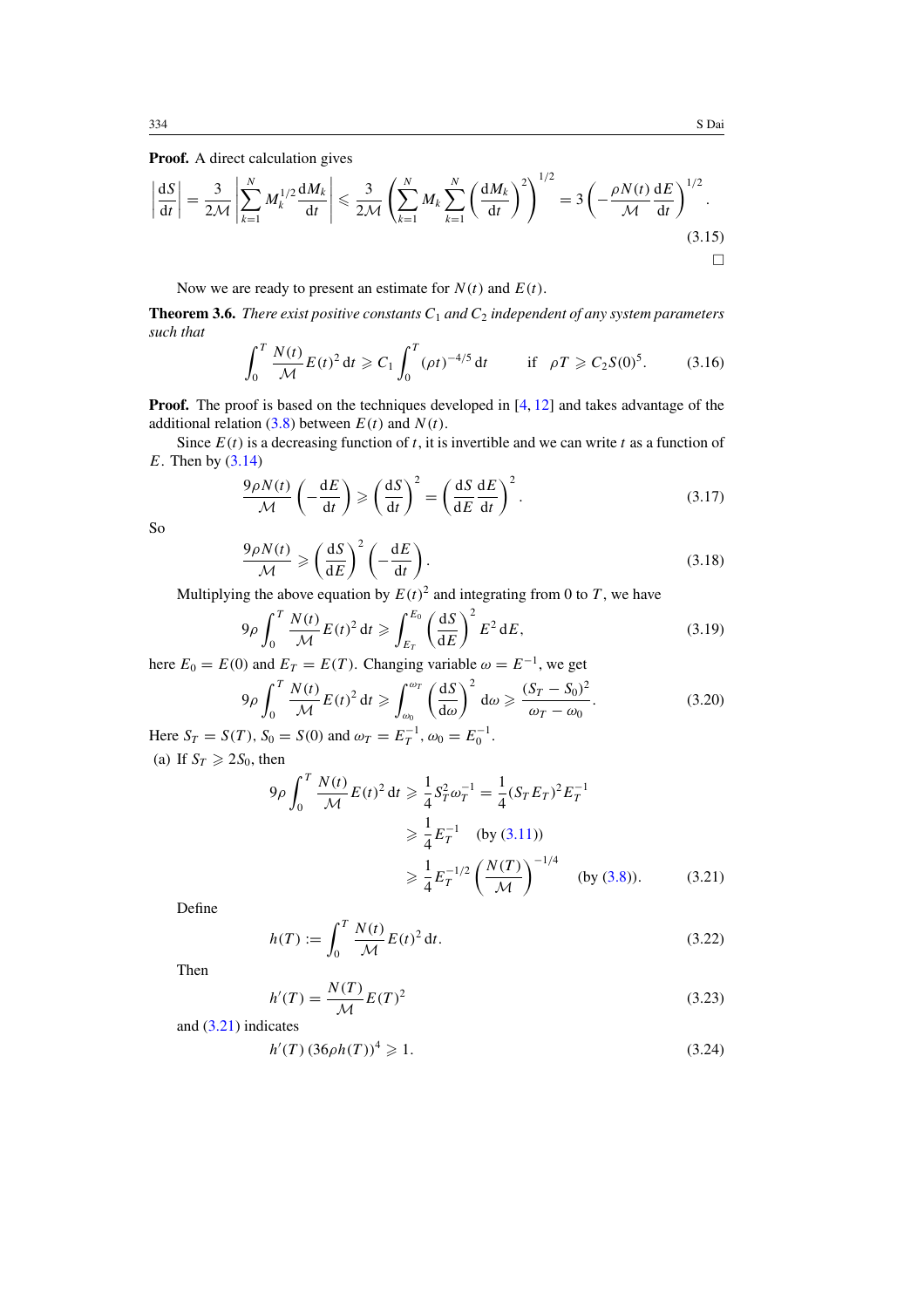<span id="page-11-0"></span>(b) Now if  $S_T \le 2S_0$ , then by [\(3.8\)](#page-9-0) and [\(3.11\)](#page-9-0),

$$
h'(T) = \frac{N(T)}{\mathcal{M}} E(T)^2 \geqslant E_T^4 \geqslant S_T^{-4} \geqslant (2S_0)^{-4},\tag{3.25}
$$

and consequently

$$
h'(T)(2S_0)^4 \geqslant 1. \tag{3.26}
$$

Combining (a) and (b), we see that for all  $T > 0$ 

$$
h'(T)\rho^4 \left(36h(T) + \frac{2}{\rho}S_0\right)^4 \ge 1.
$$
 (3.27)

Integrating the above inequality from  $0$  to  $T$ , we obtain

$$
\frac{\rho^4}{180} \left( 36h(T) + \frac{2}{\rho} S_0 \right)^5 \ge \frac{\rho^4}{180} \left( \frac{2}{\rho} S_0 \right)^5 + T \ge T.
$$
 (3.28)

And

$$
36h(T) \ge \left(\frac{180}{\rho^4}T\right)^{1/5} - \frac{2}{\rho}S_0\tag{3.29}
$$

$$
\geq \frac{1}{2} \left( \frac{180}{\rho^4} T \right)^{1/5} \qquad \text{if} \quad \left( \frac{180}{\rho^4} T \right)^{1/5} > \frac{4}{\rho} S_0. \tag{3.30}
$$

Hence

$$
h(T) \geq \frac{1}{2} (180)^{-4/5} \int_0^T (\rho t)^{-4/5} \qquad \text{if} \quad \rho T \geq \frac{256}{45} S_0^5,\tag{3.31}
$$

i.e.

$$
\int_0^T \frac{N(t)}{\mathcal{M}} E(t)^2 dt \ge C_1 \int_0^T (\rho t)^{-4/5} dt \quad \text{if } \rho T \ge C_2 S_0^5 \tag{3.32}
$$

with 
$$
C_1 = \frac{1}{2}(180)^{-4/5}
$$
 and  $C_2 = \frac{256}{45}$ .

**Remark.** Combining lemma [3.3](#page-9-0) and theorem [3.6,](#page-10-0) we immediately obtain

$$
\int_0^T \left(\frac{N(t)}{\mathcal{M}}\right)^2 dt \ge C_1 \int_0^T (\rho t)^{-4/5} dt \qquad \text{if} \quad \rho T \ge C_2 S(0)^5, \tag{3.33}
$$

which is our theorem [1.1.](#page-4-0)

#### **4. Relation to the LSW model for 2D Ostwald ripening**

Aside from the coarsening phenomena in thin liquid film, another important and widely observed coarsening phenomenon is Ostwald ripening [\[20\]](#page-16-0), which is related to the late stage of phase transition or phase separation in a dilute two-phase mixture, where droplets of one phase are widely spread in a matrix of another one. Bigger drops grow and smaller ones shrink and disappear in finite time, conserving the total mass of drops.

The LSW mean field theory [\[15,](#page-16-0) [21\]](#page-16-0) was originally derived to describe Ostwald ripening. The discrete version is as follows [\[16,](#page-16-0) [17,](#page-16-0) [20\]](#page-16-0). Let *n* be the dimension of space. Suppose at time *t* there are  $N(t)$  spherical drops of radius  $\{R_k : k = 1, 2, ..., N\}$ . The dynamics is determined by

$$
\frac{\mathrm{d}R_k}{\mathrm{d}t} = \frac{1}{R_k} \left( \frac{1}{R_*} - \frac{1}{R_k} \right),\tag{4.1}
$$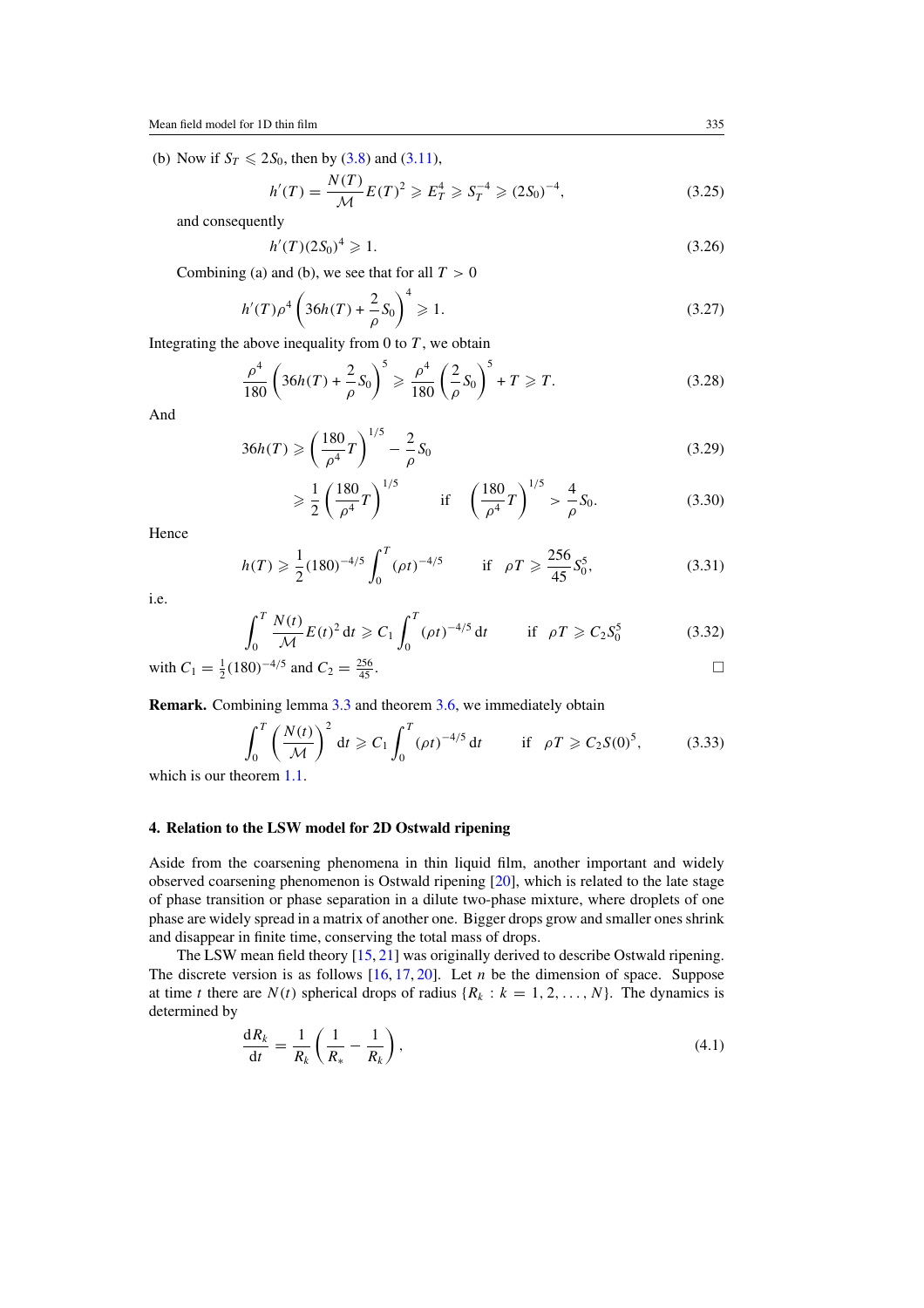<span id="page-12-0"></span>where 1*/R*<sup>∗</sup> is the mean field which is a spatial constant determined by the conservation of total mass  $\sum_{k=1}^{N} R_k^n = \text{const.}$  or  $\sum_{k=1}^{N} R_k^{n-1} dR_k/dt = 0$ , which immediately gives

$$
R_* = \frac{\sum_{k=1}^{N} R_k^{n-2}}{\sum_{k=1}^{N} R_k^{n-3}}.
$$
\n(4.2)

 $R_*$  is the critical radius—according to [\(4.1\)](#page-11-0), drops with radius bigger than  $R_*$  grow and those with radius smaller than  $R_*$  shrink and disappear.  $R_*$  is the average radius when  $n = 3$  and the harmonic mean radius when  $n = 2$ .

Let  $u_k = R_k^n$  be the rescaled mass of the *k*th drop. Its evolution obeys

$$
\frac{du_k}{dt} = nu_k^{(n-2)/n} (u_*^{-1/n} - u_k^{-1/n}),
$$
\n(4.3)

where  $u_* = R^n_*$ .

Note that when  $n = 2$ , (4.3) becomes

$$
\frac{du_k}{dt} = 2(u_*^{-1/2} - u_k^{-1/2}),
$$
\n(4.4)

which is very similar to the Gratton–Witelski mean field model [\(3.1\)](#page-8-0) for 1D thin film coarsening, the latter has just one extra factor on the right-hand side. In fact we will show that they are equivalent.

For the Gratton–Witelski mean field model, define a new time scale

$$
\tau = \int_0^t \frac{\rho N(s)}{\mathcal{M}} \, \mathrm{d}s,\tag{4.5}
$$

which is a strictly increasing, continuous and piecewise linear rescaling of *t*. Consequently *t* is a strictly increasing function of  $\tau$ ,  $t = t(\tau)$ .

In terms of the new time scale  $\tau$ , if we define

$$
\tilde{M}_k(\tau) := M_k(t(\tau)),\tag{4.6}
$$

then  $(3.1)$  becomes

$$
\frac{\mathrm{d}\tilde{M}_k}{\mathrm{d}\tau} = \frac{\mathrm{d}M_k}{\mathrm{d}t}\frac{\mathrm{d}t}{\mathrm{d}\tau} = 2(\tilde{M}_*^{-1/2} - \tilde{M}_k^{-1/2})\tag{4.7}
$$

and it is exactly the discrete classical LSW model for 2D Ostwald ripening (4.4).

The energy decay rates for the LSW mean field model for Ostwald ripening (4.3) were studied in [\[4\]](#page-16-0). We can immediately rewrite the results in [\[4\]](#page-16-0) into an estimate for the Gratton– Witelski mean field model (4.7) for 1D thin film coarsening in the new time scale *τ* . Note that the energy *E* [\(3.6\)](#page-8-0) and the dual quantity *S* [\(3.10\)](#page-9-0) become  $E(\tau) = E(t(\tau))$  and  $S(\tau) = S(t(\tau))$ .

**Theorem 4.1.** *There exist positive constants*  $\hat{C}_1$  *and*  $\hat{C}_2$  *such that* 

$$
\int_0^{\hat{\tau}} \tilde{E}(\tau)^2 d\tau \geq \hat{C}_1 \int_0^{\hat{\tau}} (\tau^{-1/3})^2 d\tau \qquad \text{for all } \hat{\tau} \geq \hat{C}_2 \tilde{S}(0)^3. \tag{4.8}
$$

We mention that the equivalence of the Gratton–Witelski discrete mean field model [\(3.1\)](#page-8-0) and the LSW model for 2D Ostwald ripening (4.3) can be translated into their corresponding continuum versions, i.e. the transport equations for their distribution functions. Hence it is possible to apply known results for Ostwald ripening [\[16,](#page-16-0) [17\]](#page-16-0) to the thin film coarsening model  $(2.12)$ . Specifically explicit self-similar solutions for  $(2.12)$  can be obtained from those for the LSW model for 2D Ostwald ripening.

As to the wellposedness of the transport equation, unfortunately no result is known for the specific 2D LSW model. In [\[17\]](#page-16-0), the wellposedness of a class of LSW transport equations is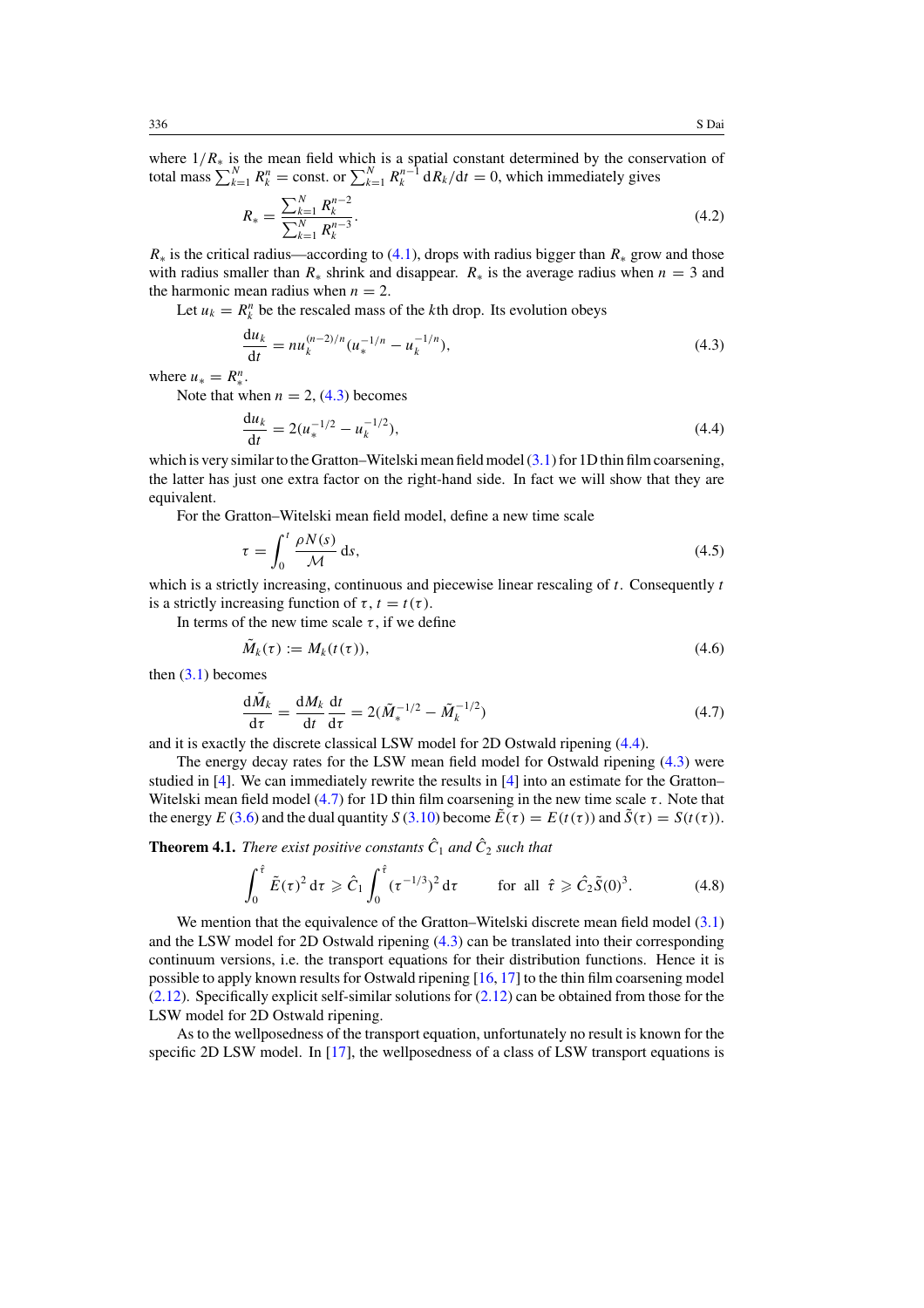<span id="page-13-0"></span>established, but this 2D case is not included. The reason is that in the 2D case, the critical radius *R*<sup>∗</sup> is the harmonic mean of the radii {*Rk*} and it becomes zero when some drops disappear, causing the mean field  $1/R_*$  to blow up. New techniques are needed to handle this situation.

Now we give some heuristic argument for the decay rate for *E* in the original time scale *t*. Since we have proved in theorem [1.1,](#page-4-0) in a weak sense, that *N/M*  $\ge ct^{-2/5}$ , heuristically,

assuming  $\hat{M}$  to be the typical droplet mass, then  $\hat{M} \sim \mathcal{M}/N$  and

$$
E(t) \sim \hat{M}^{-1/2} \sim \left(\frac{N}{\mathcal{M}}\right)^{1/2} \geqslant ct^{-1/5}.
$$
 (4.9)

One expects to obtain an averaged lower bound for the decay rate of *E(t)* in the time scale *t*. However, this seems unlikely for the Gratton–Witelski model, the reason being that the model [\(3.1\)](#page-8-0) explicitly involves the average mass  $M/N$ , which is related to the energy  $E$  through [\(3.8\)](#page-9-0), but which is just a one-sided inequality.

The estimate [\(4.8\)](#page-12-0) cannot be translated into an estimate that involves just  $E(t)$  and  $t$ . Nevertheless, it is consistent with the scaling (4.9). This is because *if*  $N(t) \sim ct^{-2/5}$ , then

$$
\tau \sim \frac{c\rho}{\mathcal{M}} \int_0^t s^{-2/5} \, \mathrm{d}s = \frac{5c\rho}{3\mathcal{M}} t^{3/5} \tag{4.10}
$$

and *if*  $\tilde{E}(\tau) \sim c_1 \tau^{-1/3}$  then

$$
E(t) = \tilde{E}(\tau) \sim c_1 \tau^{-1/3} \sim c_2 t^{-1/5} \quad \text{with} \quad c_2 = c_1 \left(\frac{5c\rho}{3\mathcal{M}}\right)^{-1/3}.
$$
 (4.11)

#### **5. Further results on the coarsening rates for the LSW model for Ostwald ripening**

In section [4,](#page-11-0) we mention that the energy decay rates for the LSW mean field model for Ostwald ripening [\(4.1\)](#page-11-0) and [\(4.2\)](#page-12-0) were studied in [\[4\]](#page-16-0). The original LSW theory studied the distribution of radius and argued that the distribution will always approach a universal self-similar solution and the critical radius  $R_*$  should grow like a temporal power law

$$
R_*(t) \sim ct^{1/3}.
$$
\n(5.1)

Recall that  $R_*$  is defined as  $(4.2)$ , i.e.

$$
R_* = \frac{\sum_{k=1}^{N} R_k^{n-2}}{\sum_{k=1}^{N} R_k^{n-3}}.
$$
\n(5.2)

It has been proved in [\[16\]](#page-16-0) that the distribution function may not always approach the universal self-similar solution—the limit of the distribution sensitively depends on the initial distribution in a subtle way.

The estimate for energy decay in [\[4\]](#page-16-0) heuristically indicates that the typical radius will not grow faster than the temporal power law  $t^{1/3}$  in an averaged sense.

Inspired by the study of the mean field model for 1D thin film coarsening, we come back to the Ostwald ripening case and want to show that the critical radius *R*∗, as well as the average radius, cannot grow faster than the  $t^{1/3}$  power law in an average sense, for any space dimension *n*.

Recall that when  $\{R_k : k = 1, \ldots, N(t)\}$  are the radii of the spheres at time *t*, the average energy and dual quantity for the mean field model for Ostwald ripening are defined as ([\[4\]](#page-16-0))

$$
E_{\text{Ost}}(t) := \frac{\sum_{k=1}^{N} R_k^{n-1}}{\sum_{k=1}^{N} R_k^n}, \qquad S_{\text{Ost}}(t) := \frac{\sum_{k=1}^{N} R_k^{n+1}}{\sum_{k=1}^{N} R_k^n}.
$$
\n(5.3)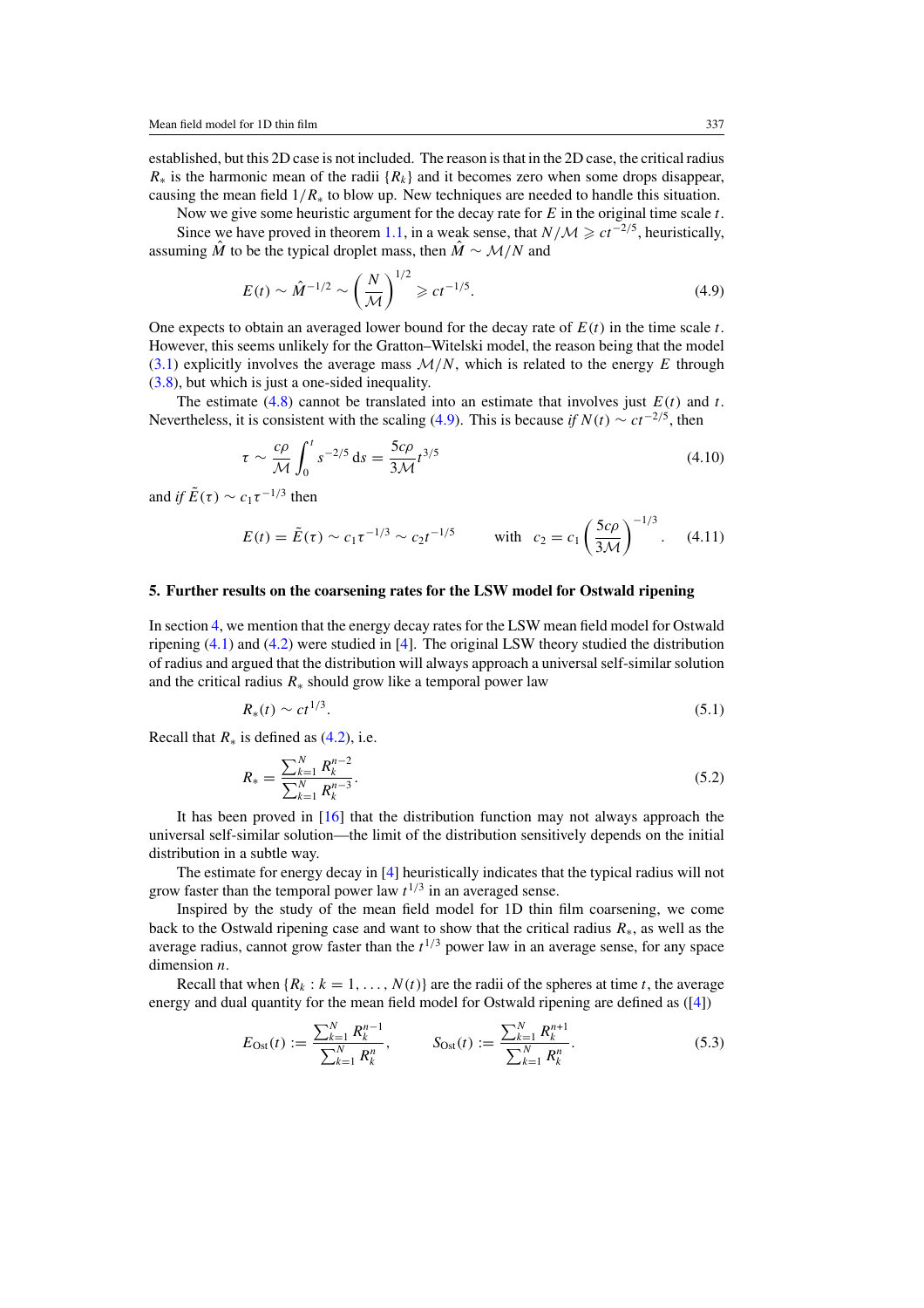<span id="page-14-0"></span>The energy estimate in [\[4\]](#page-16-0) says there exist positive constants  $C_1$  and  $C_2$  depending only on the space dimension *n* such that

$$
\int_0^T E_{\text{Ost}}(t)^2 dt \geqslant C_1 \int_0^T t^{-2/3} dt \qquad \text{for all } T \geqslant C_2 S_{\text{Ost}}(0)^3. \tag{5.4}
$$

Now we consider the relations between the critical radius, the average radius, the average mass and the average energy  $E_{\text{Ost}}$ . Note that the average radius is  $\sum_{k=1}^{N} R_k/N$  and the average mass is  $\sum_{k=1}^{N} R_k^n/N$ .

**Lemma 5.1.** *For any positive sequence*  $\{R_k : k = 1, \ldots, N\}$ *, we have* 

(a) If  $n < 3$ , then the critical radius is smaller than the average radius; if  $n = 3$ , they are *equal; if n >* 3*, the critical radius is bigger than the average radius, i.e.*

$$
R_* \leqslant \frac{\sum_{k=1}^N R_k}{N} \qquad \text{if} \quad n < 3; \tag{5.5}
$$

$$
R_* = \frac{\sum_{k=1}^{N} R_k}{N} \qquad \text{if} \quad n = 3; \tag{5.6}
$$

$$
R_* \geqslant \frac{\sum_{k=1}^N R_k}{N} \qquad \text{if} \quad n > 3. \tag{5.7}
$$

*(b) Both the critical radius and the average radius are smaller than the inverse of the average energy,*

$$
\frac{\sum_{k=1}^{N} R_k}{N} \leqslant \frac{1}{E_{\text{Ost}}}, \qquad R_* \leqslant \frac{1}{E_{\text{Ost}}}.
$$
\n
$$
(5.8)
$$

*(c) The average mass is smaller than the nth power of the inverse of the average energy,*

$$
\frac{\sum_{k=1}^{N} R_k^n}{N} \leqslant \left(\frac{1}{E_{\text{Ost}}}\right)^n.
$$
\n
$$
(5.9)
$$

**Proof.** All statements follow from the Hölder inequality. The proof does not require  $n$  to be an integer. Recall that the Hölder inequality can be written as the following interpolation inequality.

For any positive sequence  $\{f_k, g_k : k = 1, ..., N\}$  and positive number  $0 < \alpha < 1$ , we have

$$
\sum_{k=1}^{N} f_k^{\alpha} g_k^{1-\alpha} \leqslant \left(\sum_{k=1}^{N} f_k\right)^{\alpha} \left(\sum_{k=1}^{N} g_k\right)^{1-\alpha} \tag{5.10}
$$

(a) If  $n < 3$ , choosing  $\alpha = 1/(4 - n)$ , we have

$$
\sum_{k=1}^{N} R_k^{n-2} = \sum_{k=1}^{N} R_k^{\alpha} R_k^{(n-3)(1-\alpha)} \leqslant \left(\sum_{k=1}^{N} R_k\right)^{\alpha} \left(\sum_{k=1}^{N} R_k^{n-3}\right)^{1-\alpha}
$$

and

$$
N = \sum_{k=1}^{N} 1 = \sum_{k=1}^{N} R_k^{1-\alpha} R_k^{(n-3)\alpha} \leqslant \left(\sum_{k=1}^{N} R_k\right)^{1-\alpha} \left(\sum_{k=1}^{N} R_k^{n-3}\right)^{\alpha}.
$$

So

$$
N\sum_{k=1}^N R_k^{n-2} \leqslant \left(\sum_{k=1}^N R_k\right)\left(\sum_{k=1}^N R_k^{n-3}\right)
$$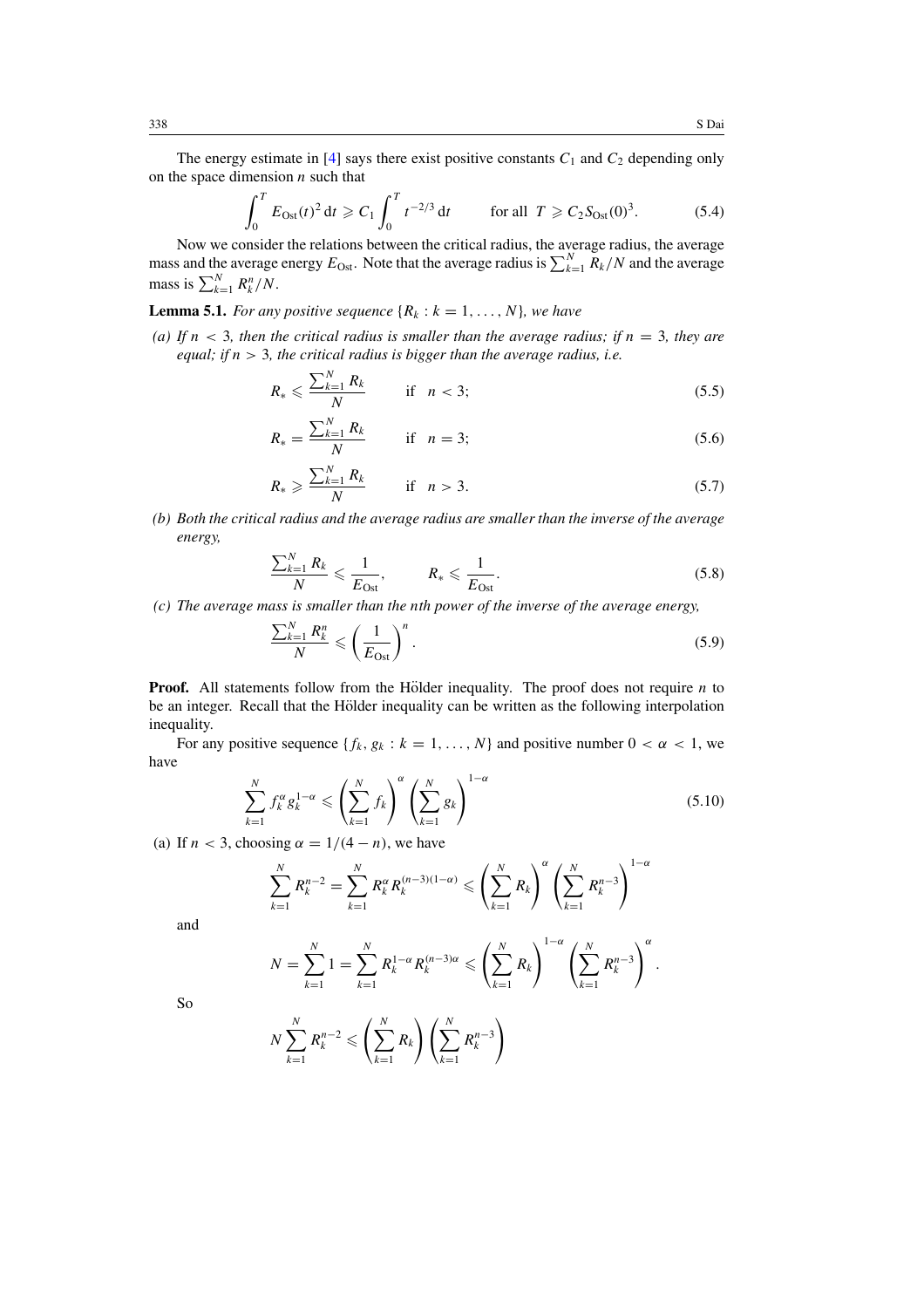and

$$
R_{*} = \frac{\sum_{k=1}^{N} R_{k}^{n-2}}{\sum_{k=1}^{N} R_{k}^{n-3}} \leqslant \frac{\sum_{k=1}^{N} R_{k}}{N}.
$$
\n(5.11)

The case for  $n = 3$  is obvious.

If *n >* 3, then we need to prove

$$
\left(\sum_{k=1}^{N} R_k\right) \left(\sum_{k=1}^{N} R_k^{n-3}\right) \leqslant N \left(\sum_{k=1}^{N} R_k^{n-2}\right).
$$
\n(5.12)

It can be done by rewriting

$$
\sum_{k=1}^{N} R_k = \sum_{k=1}^{N} 1^{\alpha} R_k^{(n-2)(1-\alpha)}
$$
 and  

$$
\sum_{k=1}^{N} R_k^{n-3} = \sum_{k=1}^{N} 1^{1-\alpha} R_k^{(n-2)\alpha}
$$

for  $\alpha = (n-3)/(n-2)$ .

- (b) These inequalities can be proved in a similar way.
- (c) Equation [\(5.9\)](#page-14-0) can be rewritten as

$$
\sum_{k=1}^{N} R_k^{n-1} \leq N^{1/n} \left( \sum_{k=1}^{N} R_k^n \right)^{1-1/n}.
$$
\n(5.13)

This is the case when  $f_k = 1$ ,  $g_k = R_k^n$  and  $\alpha = 1/n$  in [\(5.10\)](#page-14-0).

Combining equations  $(5.8)$ ,  $(5.9)$  and the energy estimate  $(5.4)$ , we obtain the following further estimates.

**Theorem 5.2.** *There exist positive constants*  $C_1$  *and*  $C_2$  *depending only on the space dimension n* such that for any solution  ${R_k}$  of the mean field model for Ostwald ripening [\(4.1\)](#page-11-0), we have

$$
\int_0^T R_*(t)^{-2} dt \geqslant C_1 \int_0^T t^{-2/3} dt,
$$
\n(5.14)

$$
\int_0^T \left( \frac{\sum_{k=1}^N R_k}{N(t)} \right)^{-2} dt \geqslant C_1 \int_0^T t^{-2/3} dt,
$$
\n(5.15)

$$
\int_0^T \left( \frac{\sum_{k=1}^N R_k^n}{N(t)} \right)^{-2/n} dt \geqslant C_1 \int_0^T t^{-2/3} dt \tag{5.16}
$$

*for all*  $T \ge C_2 S_{\text{Ost}}(0)^3$ *.* 

**Remark.** Equations (5.14), (5.15) and (5.16) indicate that the critical and average radii cannot grow faster than the  $t^{1/3}$  power law and the average mass cannot grow faster than the  $t^{n/3}$ power law, in the averaged sense. Furthermore, since the total mass  $\sum_{k=1}^{N} R_k^n$  is conserved, equation (5.16) indicates that the particle number *N* cannot decrease faster than the *t*<sup>−</sup>*n/*<sup>3</sup> power law. These results also show that critical and average radii are both possible choices of typical length scales that characterize the coarsening behaviour. In the 3D case, they are equal and this partially justifies the prediction of the LSW theory about the coarsening rates in Ostwald ripening.